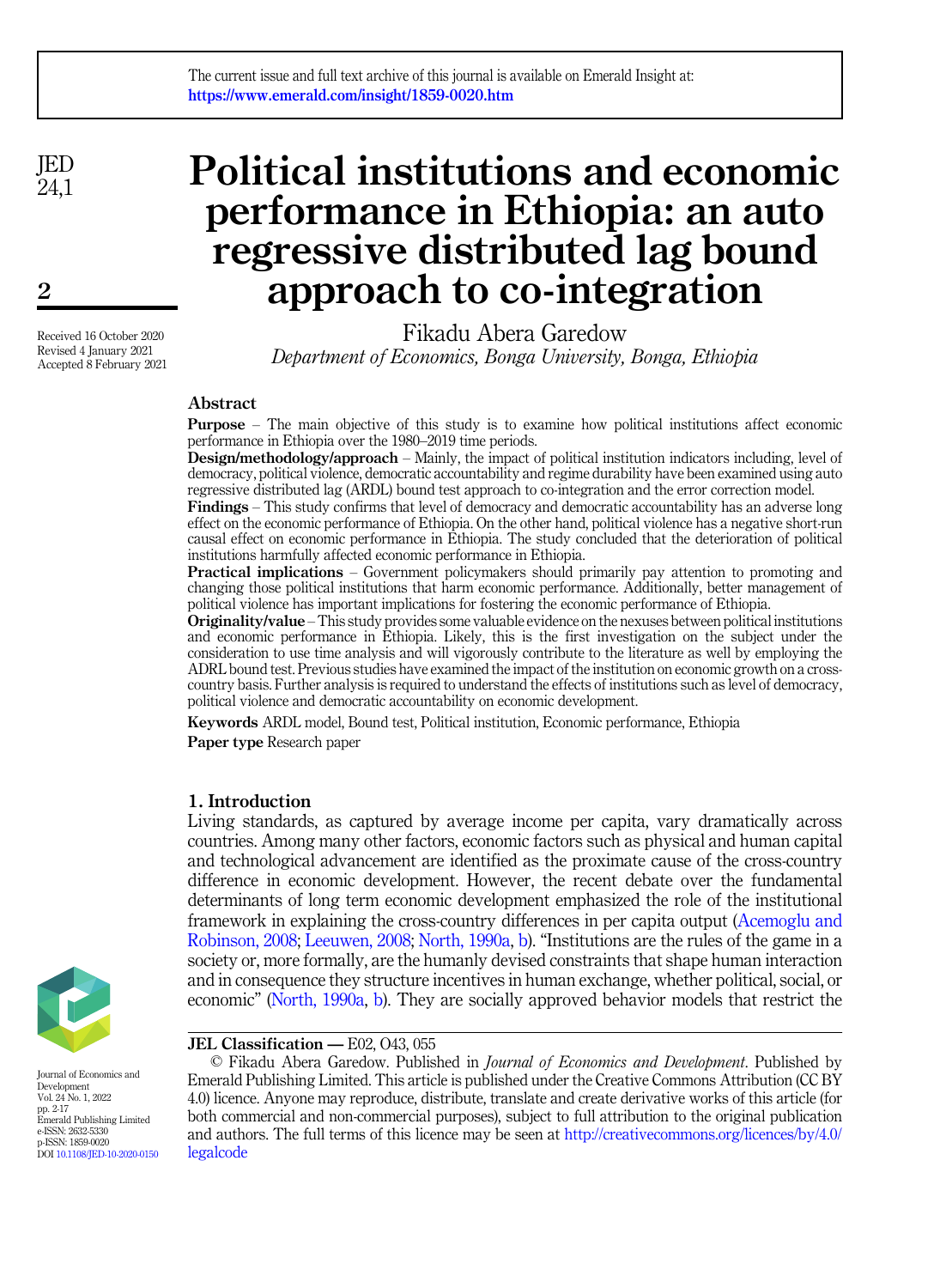rationality of an individual and constrain or encourage specific behavior and assume that high-quality institutions encourage efficient use of limited production resources to fulfill the needs of society [\(Vitola and Senfelde, 2015a](#page-14-3)).

Over the last several decades, a massive amount of cross-country empirical research has examined the relationship between political institutions and development ([Araee, 2016](#page-13-1); [Heshmati and Kim, 2017](#page-13-2); [Nawaz, 2015;](#page-14-4) [Pereira and Teles, 2009\)](#page-14-5). These studies concluded that political institution has a positive impact on economic growth. The other studies found a negative relationship between democratic institutions and economic development ([Abeyasinghe, 2004](#page-13-3); [Aisen and Jos](#page-13-4)[e, 2013](#page-13-4); [Iqbal and Daly, 2014;](#page-14-6) [Kurzman](#page-14-7) et al., 2002; [Tavares and Wacziarg, 2001\)](#page-14-8). Additionally, an increasing number of study established the weaker and ineffective role of the institution on economic performance in Africa ([Asfaw and](#page-13-5) [Mbeche, 2006](#page-13-5); [Effiong, 2015;](#page-13-6) [Rachdi and Saidi, 2015](#page-14-9); [Fikadu](#page-13-7) et al., 2019), particularly Sub-Saharan African (SSA). Region institutional environments are affected by poor enforcement of the rule of law, corruption, mismanagement, absence of strong civil society and political interference.

Most of the above evidence established that institutions matter for economic growth and development, although the conclusion made is inconsistent. The question of interest in this study is that "does political institution matter for economic performance in Ethiopia?". There is no framework for political power in Ethiopia and no democratic transparency ([Araya, 2019](#page-13-8); [Bayu, 2019\)](#page-13-9). The political climate is shrinking, marked by a lack of democratic culture, the destruction of the rule of law, the economic monopolization of the party and petty corruption. Although Ethiopia's economy is rapidly growing than other SSA, extreme poverty and highincome inequality that still exist has root in its failure of political institutions ([Asefa, 2018\)](#page-13-10). However, such a cross-sectional study did not tell us to what extent political institutions influence economic growth over time. Thus, further research is required to understand how the level of democracy, political violence and democratic accountability influence economic performance.

To this extent, the current study aimed to examine by what means political institutions affect economic performance in Ethiopia using autoregressive distributed lag (ARDL) and error correction (EC) time series models. The empirical investigation uses the time series data of Ethiopia over the period of 1980–2019. There is a vigorous empirical study regarding the between institutions and economic performance.

## 2. Literature review

#### 2.1 Theoretical literature

There is a wide discussion about the causes of economic performance disparities across the globe. The neoclassical economist stressed investment and saving long years ago as the key determinant of the economic growth of a country. The new growth theory later highlighted a country's human resources and innovation potential as a vital determinant of economic growth. The new growth theory, unlike the neoclassical theoretical view, assumes technological advancement and technology as an endogenous factor in the development of economic activity. The other theoretical strands, revived by the new institutional economy, have recently emphasized the crucial role of institutions in economic performance ([Aron,](#page-13-11) [2000;](#page-13-11) [North, 1990a,](#page-14-1) [b;](#page-14-2) [Popescu, 2012;](#page-14-10) [Sardadvar, 2011](#page-14-11)). In fact, according to [North \(1990a,](#page-14-1) [b\)](#page-14-2), "institutions are the rules of the game in a society or, more formally, are the humanly devised constraints that shape human interaction and in consequence they structure incentives in human exchange, whether political, social or economic."

The new theory integrates the theory of institutions into mainstream economics and contributes to explaining economic development by considering not only standard factors of production but also institutions ([Aron, 2000](#page-13-11); [Acemoglu](#page-13-12) et al., 2005; [North and Thomas, 1973](#page-14-12); [Temin, 2008;](#page-14-13) [Vitola and Senfelde, 2015b](#page-15-0)). Henceforth, development practitioners and

Auto regressive distributed lag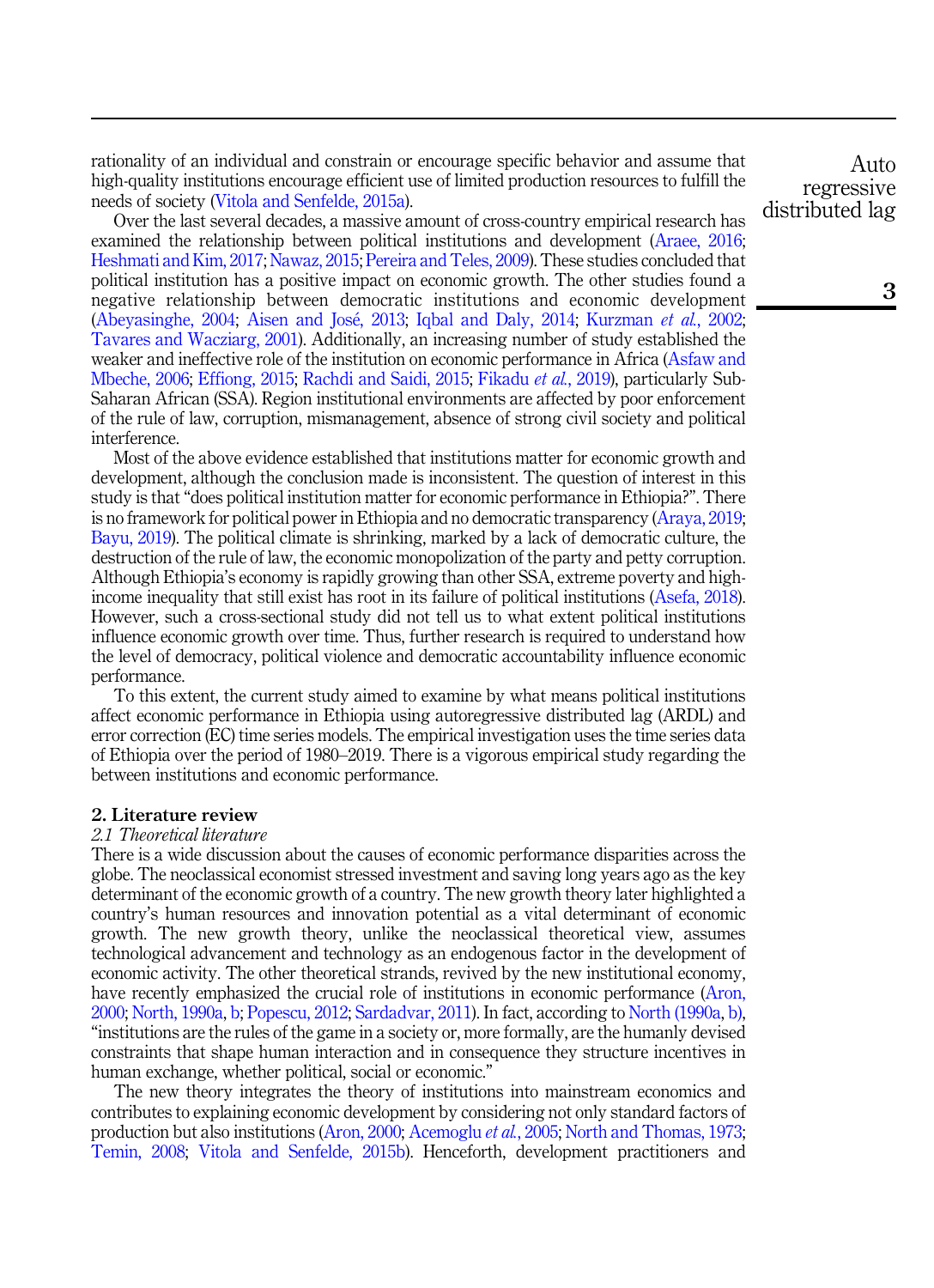policymakers have recognized that institutions affect economic growth by fostering better policy choices by creating an incentive structure that helps to reduce transaction costs, minimize uncertainty and promote efficiency, maintain social harmony. However, weak institutions can increase volatility, unpredictability, instability, corruption and the cost of transactions ([Acemoglu and Robinson, 2010a,](#page-13-13) [b](#page-13-14); [V](#page-15-1)ī[tola and Senfelde, 2012\)](#page-15-1).

## 2.2 Empirical literature

Following the recent advancement in econometrics methodology, an enormous amount of empirical work examining the relationship between institutions and growth has exponentially increased in recent decades. However, there is no consensus among the literature on how political institutions affect affects economic growth ([Knutsen, 2012\)](#page-14-14). According to [Tavares and Wacziarg \(2001\)](#page-14-8), democracy hinders growth by reducing the rate of physical capital accumulation and, less robustly, by raising the ratio of government consumption to gross domestic product (GDP). The study indicates that democratic institutions are responsive to the demands of the poor by expanding access to education and lowering income inequality but do so at the expense of physical capital accumulation. [Kurzman](#page-14-7) *et al.* (2002) affirm that democracy is an obstacle for promoting investment–the single strongest predictor of economic growth–because democracies regimes dare not impose unpopular measures to increase investment but only an authoritarian regime will be able to do so. [Rachdi and Saidi \(2015\)](#page-14-9) state that existing literature provides conflicting views on the effect of democracy on economic growth. Using a generalized method of moments (GMM) system, the study shows that democracy, measured by Institutionalized Democracy Score, Institutionalized Autocracy Score, Competitiveness of Executive Recruitment, Openness of Executive Recruitment and Executive Constraints have a robust and negative impact on growth in Middle East and North Africa (MENA) countries.

[Aisen and Jos](#page-13-4)[e \(2013\)](#page-13-4), using the system-GMM estimator, found that political instability adversely affects development by decreasing productivity growth rates and to a lesser degree, physical and human capital accumulation. Furthermore, the study demonstrates that economic freedom and ethnic homogeneity are beneficial to development, whereas democracy may have a slight negative effect. [Iqbal and Daly \(2014\)](#page-14-6) concludes that institutional qualities promotes economic growth in strongly democratic economies and fail to boost growth in democratically weak countries. [Das and Quirk \(2016\)](#page-13-15) concludes marketcreating and market-stabilizing institutions have been found to be effective in fostering economic growth. It also found that institutions such as "democracy" that legitimize the economy are not inherently ideal for growth in developing countries.

[Araee \(2016\),](#page-13-1) using the Generalized Method of Moments (GMM) found that democracy has a positive and robust effect on economic growth, and it is influenced by political instability more than democracy. [Nawaz \(2015\)](#page-14-4) examines the impact of various institutions on economic growth using panel data for 56 countries over the period 1981–2010, at an aggregated level for world representative sample as well as for the sample disaggregated by the development level. Using the fixed-effects model and system GMM, the empirical analysis confirms a positive relationship between institutions and economic growth, but greater impact highincome countries as compared to low-income countries. [Heshmati and Kim \(2017\)](#page-13-2) examined the effect of democracy on the economic growth of a panel data of 144 countries. The finding shows that democracy had a robust positive impact on economic growth.

[Asfaw and Mbeche \(2006\)](#page-13-5) examines the role of institutions in the development process of African countries. Accordingly, institutions have played a greater role in the economic development of several East Asian countries, but in Africa they are weaker and ineffective because of poor enforcement of the rule of law, corruption, mismanagement, absence of strong civil society and political interference. Using panel regressions, [Bodea and Elbadawi](#page-13-16) [\(2008\)](#page-13-16) found that organized political violence, especially civil war, significantly lowers long-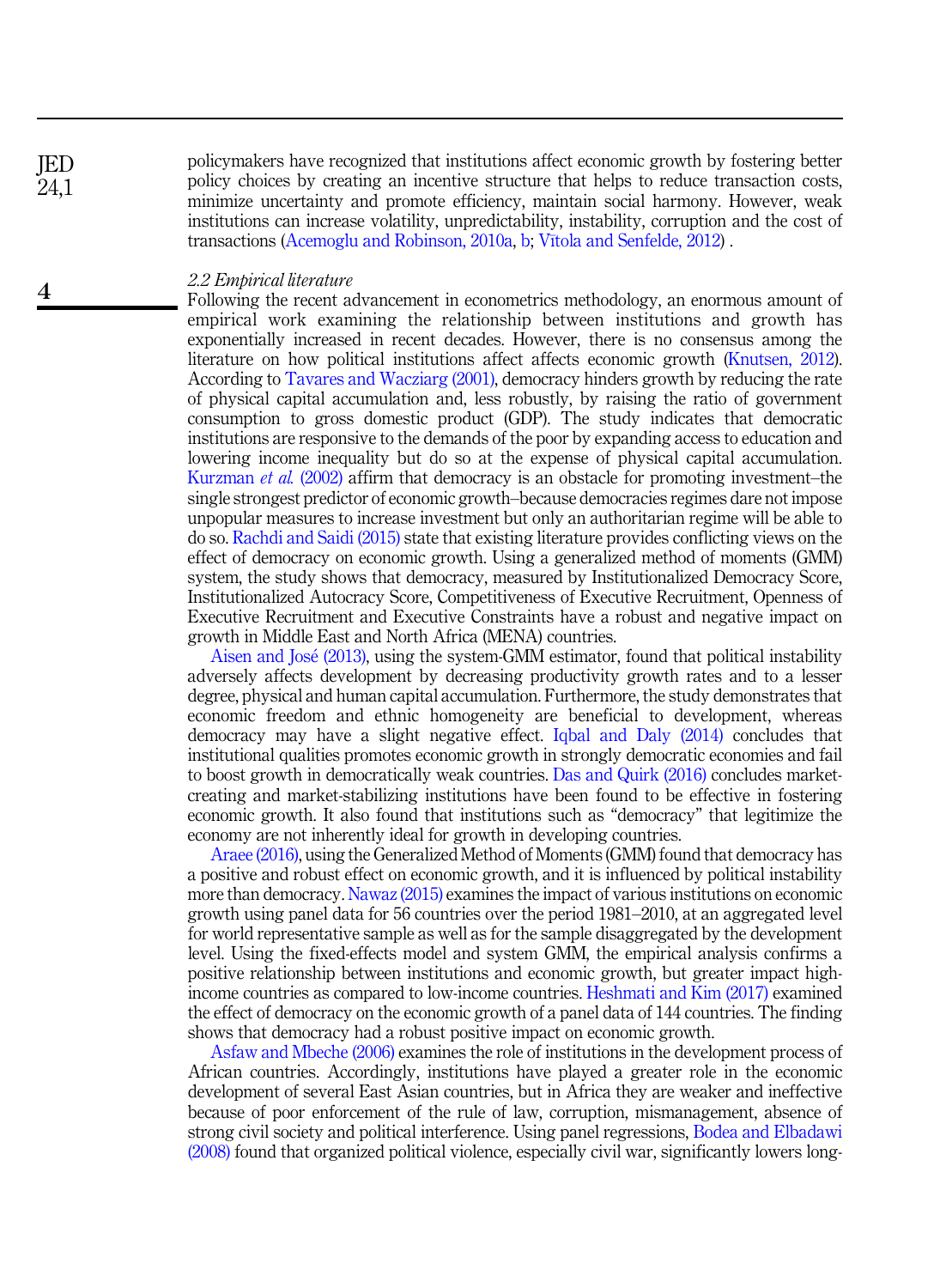term economic growth. According to this study, SSA has been disproportionately impacted by civil war, widening its income gap relative to East Asia. [Matthew and Adegboye \(2014\)](#page-14-15) investigated the impact of trade openness and institutions on economic growth in 30 SSA countries using least square dummy variables and the GMM. The study revealed that institutions had a significant positive impact on economic growth but trade openness only had a little significance on growth in the region. Using static panel regression, [Masaki and](#page-14-16) [Walle \(2014\)](#page-14-16) found that level democracy is positively associated with economic growth in SSA countries that have remained democratic for longer periods of time. Using robust estimation of system GMM, [Fikadu](#page-13-7) et al. (2019) found that Eastern African economies could not explained by political institution, considering level of democracy (Polity2) as proxy.

Limited studies assessed the role of institutions in the development process of Ethiopia. [Araya \(2019\)](#page-13-8) explored what strategic controls and accountability measures are in place to regulate the rule-making process. The results revealed that in Ethiopia there is no political control mechanism in place, and no accountability measures have been taken. [Bayu \(2019\)](#page-13-9) critically analyzes good governance performance using World Bank Governance Indicator Framework. The study revealed that the shrinking political landscape has made citizens develop a kind of attitude that their vote has no power to bring any difference and the political culture "democratic centralism" has made elected government to be accountable for the party channels, instead of ensuring accountability for their constituencies. In addition, huge interference of politics in the civil service, the highly politicized nature of the public institution, the prevalence of corruption and weak political commitment, and weak and vulnerable governance institutions challenged government effectiveness. Moreover, the study states lack of democratic culture, the erosion of the rule of law, party monopolization of the economy, as well as the politicization of the civil service, the incidence of grand and petty corruption is on the rise and it continues to be perceived as a pervasive problem.

#### 2.3 Institutional development and economic performance in Ethiopia

The institutional development experience of Ethiopia has been described into three historically distinct periods: (1) the period 1941–1974 was described as period of institution building, (2) 1974–1991 the period of human and economic distress and (3) from 1991 to the 2018 the period of restructuring and experimentation with ethnic federalism. Many institutions that are still important to our lives today, although battered and tattered, trace their roots to this time, were characterized by some solid achievements in the pre-1974 periods. Such institutions cover the full spectrum of public policy, economics, education and infrastructure [\(Asefa, 2018](#page-13-10)). In 1974, the provisional soldiers' administrative council known as the Derg regime overthrew Haile Selassie I. Then the Derg set up a military style socialist government. However, droughts, famine and insurrections rushed through the fall of the Derg. The Tigrayan People's Liberation Front (TPLF) merged with other ethnically oriented resistance movements in 1989 to form the Revolutionary Democratic Front of the Ethiopian Peoples (EPRDF).

Although a multiparty structure was introduced by the EPRDF government in 1991, one party dominated the political landscape and it was marked by authoritarianism and repression. This was compounded by the implementation of a series of draconian laws by the government that permitted the state to censor political activists and journalists, decimate political opposition and limit freedom of speech and association. Institutions such as the National Electoral Board of Ethiopia, the Commission on Human Rights and the judicial system that is meant to be accountable to parliament have been ineffective and extremely partisan among the public. The government's unwarranted impact on the function of such institutions has eroded the legitimacy of the institutions and made them fragile and incapable of ensuring control and balance in the nation. This has resulted in a significant lack of unbiased outlets to rectify public concerns and inevitably lead to prolonged violent demonstrations, the only means of communication with the government ([IPSS, 2020\)](#page-13-17).

Auto regressive distributed lag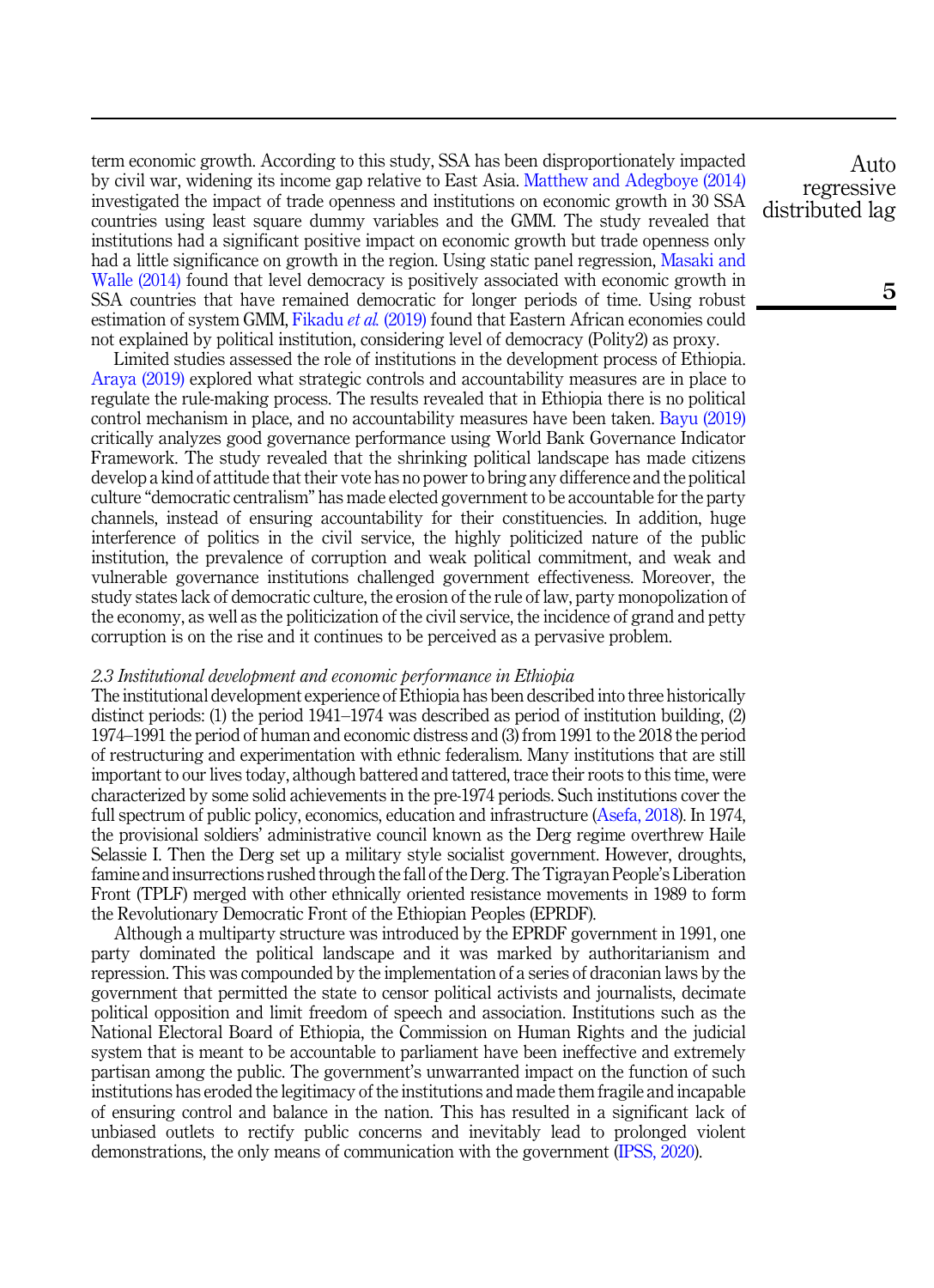Over the past decades, Ethiopia's economic growth has been relatively fast and stable. In 2004–2014, real GDP growth averaged 10.9%. By taking population growth of  $2.4\%$  per year into account, actual per capita GDP growth averaged 8.0% per year. This rate of growth is the highest ever witnessed by the country and also exceeds what was achieved in that time by low-income and SSA countries. With a change to an even higher gear in 2004, rapid economic growth began in 1992. As average production increased from 0.5% in 1981–92 to 4.5% in 1993–2004 and to 10.9% in 2004–14, econometric research confirms a history of two growth accelerations. Shortly after the political and economic change of 1991, the first 'gear shift took place with the collapse of the communist Derg dictatorship and the implementation of a more market-oriented economy. In turn, the subsequent government of the EPRDF initiated a series of systemic economic reforms during the 1990s, paving the way for the second acceleration of growth beginning in 2004. Interestingly, structural economic reforms have been largely absent from the recent success story of Ethiopia, although if introduced, they offer promising growth prospects ([WB, 2016\)](#page-15-2).

The insight from international and regional research reviewed above found mixed results on the impact of political institutions on economic growth. The explanation for the best of this research may be attributed to robust econometrics studies of the sample heterogeneity, even though previous studies used sophisticated econometrics methods. Whereas, the research on political institutions and economic growth nexuses carried out in Ethiopia was based on a cross-sectional design. To the best of this study, the ARDL provides better insight to understand the dynamism's impact of the political institution on economic performance. To this extent, this study aims to investigate how political institutions affect economic performance in Ethiopia using employing an ARDL time series.

#### 3. Research methodology

#### 3.1 Data

This study has used annual time series data of Ethiopia over the 1980–2019 time period. The data were sourced from different databases including the United Nations Conference on Trade and Development (UNCTAD) data center, World Bank Development Indicator (WDI), and the International Monetary Fund (IMF), Center for Systematic peace (CSP) and International County Risk Guide (ICRG). [Table 1](#page-5-0) show the brief descriptions, the source and expected sign of variables included in the analysis. As the purpose of this study is to examine the impact of political institutions on economic performance, real GDP per capita, in US dollars at constant prices (2015), is used as a proxy measure of economic performance. The indicator is a basic economic indicator and measures the level of total economic output relative to the population of a country. The Center for Systematic peace (CSP) is measuring the political regime characteristics and political violence of many states in the world recorded in its Polity V databases. Among such numerous indicators, POLITY2, Political violence (MPV) and regime durability (DBY) were included in this study.

The first and most important indicator of political institution is the level of democracy which is measured by POLITY2. Monty G. Higher level of democracy would have positive impact on economy. Political violence is the deliberate use of power and forces to achieve political goals and characterized by both physical and psychological acts aimed at injuring or intimidating populations. Political violence diminishes individuals' trust in the moral organization of society, government entities; lessen the willingness of individuals to engage in political activities and processes of democracy ([Marshall, 2019](#page-14-17)). Regime durability is the number of years since the most recent regime change or the end of the transition period defined by the lack of stable political institutions. It is calculated as the first year during which a new polity is established is coded as the baseline "year zero" (value  $= 0$ ) and each subsequent year adds one to its value consecutively until a new regime change or transition period [\(Marshall and Gurr, 2020](#page-14-18)).

JED 24,1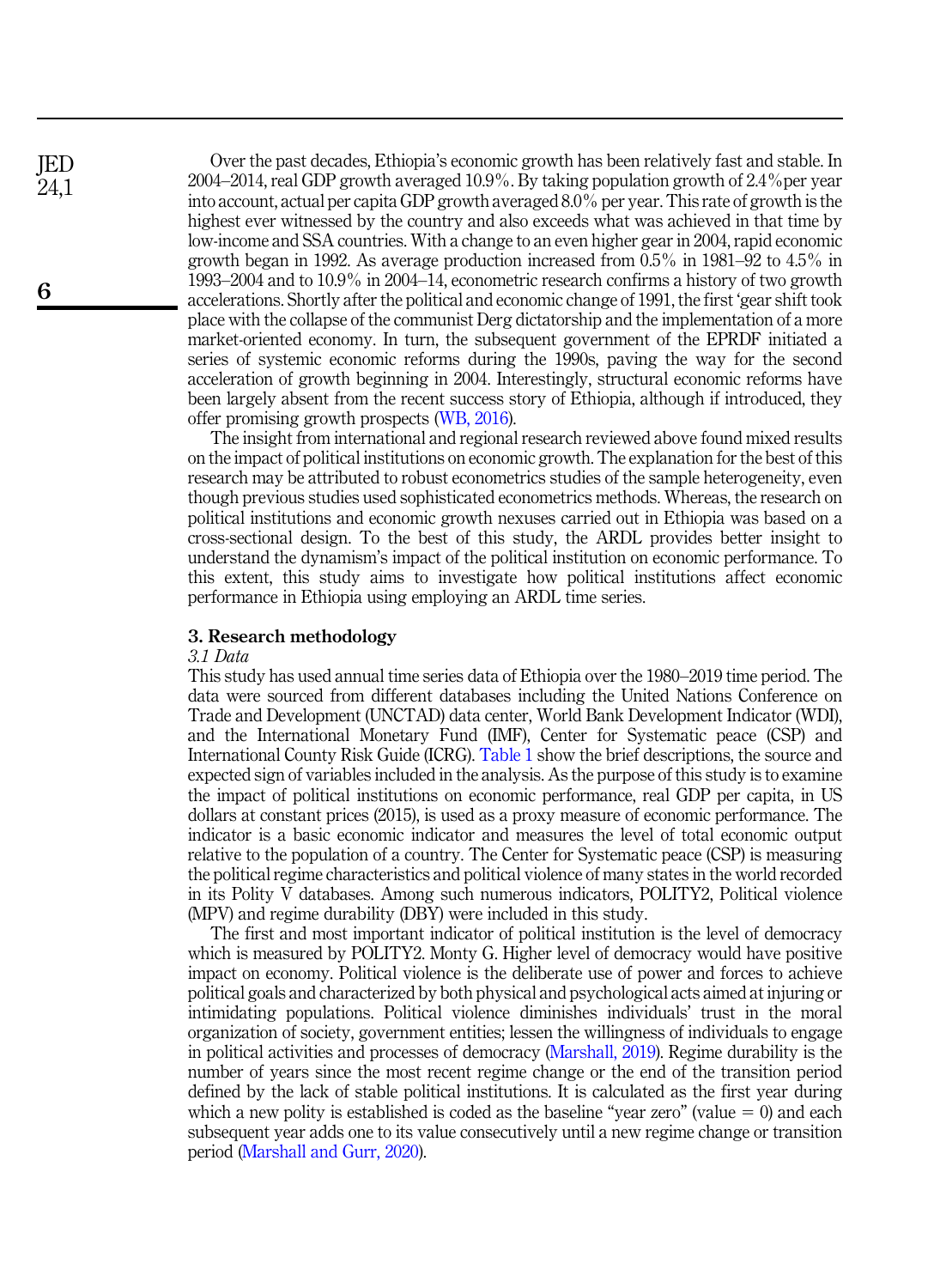<span id="page-5-0"></span>

| Variable              | Brief description                                                                                                                                                                                                                                                                  | Expected<br>sign | Source      | Auto<br>regressive                                                               |
|-----------------------|------------------------------------------------------------------------------------------------------------------------------------------------------------------------------------------------------------------------------------------------------------------------------------|------------------|-------------|----------------------------------------------------------------------------------|
| <b>GDPC</b>           | Real GDP per capita measured in 2015 US\$                                                                                                                                                                                                                                          | NА               | <b>UNDP</b> | distributed lag                                                                  |
| <b>FDI</b>            | Foreign direct investment per capita                                                                                                                                                                                                                                               | $^{+}$           | <b>UNDP</b> |                                                                                  |
| <b>TOPEN</b>          | Trade openness which measured in US\$                                                                                                                                                                                                                                              | $^{+}$           | <b>UNDP</b> |                                                                                  |
| <b>POPG</b>           | Percent of annual population growth                                                                                                                                                                                                                                                | $+$              | WВ          |                                                                                  |
| INF                   | Inflation as percent of consumer price index                                                                                                                                                                                                                                       |                  | IMF         |                                                                                  |
| POLITY <sub>2</sub>   | Level of democracy measured from $-10$ (strong autocracy) to $+10$<br>(strong democracy)                                                                                                                                                                                           | $^{+}$           | CSP         |                                                                                  |
| <b>MPV</b>            | Political violence measured from 0 (no violence) to 10 (high violence)                                                                                                                                                                                                             |                  | <b>CSP</b>  |                                                                                  |
| DEA                   | Democratic accountability which measured from 0 (less accountable) to<br>6 (more accountable government)                                                                                                                                                                           | $+$              | <b>ICRG</b> |                                                                                  |
| $DM_{1991}$           | Time Dummy having value of "1" if the time period is 1991, "0"<br>otherwise                                                                                                                                                                                                        |                  | CSP         |                                                                                  |
| <b>DBY</b>            | The number of years since the most recent regime change                                                                                                                                                                                                                            |                  | CSP         |                                                                                  |
| $NA = not applicable$ | <b>Note(s)</b> : the mathematical operations "+", "-" and "+/-" indicate that the variables will be expected have<br>positive impact, negative impact and $\pm$ negative or positive impact on economic performance respectively, and<br><b>Source</b> (s): Author own compilation |                  |             | Table 1.<br>Variable descriptions<br>and expected sign and<br>source of the data |

The Last political institution variable that was selected to be included in the analysis is democratic accountability. This is a measure of how responsive government is to its people, on the basis that the less responsive it is, the more likely it is that the government will fall, peacefully in a democratic society but possibly violently in a nondemocratic one (Howell, n.d.). The study also included some macroeconomic variables that are important determinants of economic growth. Accordingly, FDI per capita (FDI), trade openness (TOPEN), annual population growth (POPG) and inflation (INF) were introduced to the baseline model.

Table 2 shows the summary statistics for the variables included in the study. The average value of GPD per capita (GDPC) is \$367.199, while minimum and maximum values are \$208.111 and 768.225, respectively. In addition, the result shows that the political-institutional environment in Ethiopia is not good. On average, the level of democracy (POLITY2) is negative 2.846, while minimum and maximum values are  $-8$  and 1, which has a standard deviation of 3.468. Likewise, political violence (MPV) and democratic accountability (DEA) has an average score of 2.625 and 2.906, respectively. The average number in which regime can change is around 6 years, while the maximum number year 15. On average FDI and TOPEN perform 6.398 \$/ per capita and \$2408.414, respectively. The standard deviation of FDI and TOPEN is 10.585 and 2467.688, which almost near average. POG and INF has mean

| Variable            | Mean     | Standard deviation                                                                 | Minimum  | Maximum  |
|---------------------|----------|------------------------------------------------------------------------------------|----------|----------|
| GDPC(in \$)         | 367.199  | 152,802                                                                            | 208.1115 | 768.2254 |
| POLITY <sub>2</sub> | $-2.846$ | 3.468                                                                              | -8       |          |
| <b>MPV</b>          | 2.625    | 2.657                                                                              | 0        | 6        |
| DEA                 | 2.906    | 1.094                                                                              |          | 4.5      |
| DBY                 | 5.974    | 4.451                                                                              |          | 15       |
| <b>FDI</b>          | 6.398    | 10.585                                                                             | $-0.065$ | 39.988   |
| <b>TOPEN</b>        | 2408.414 | 2467.688                                                                           | 435.894  | 8590.200 |
| <b>INF</b>          | 9.275    | 10.250                                                                             | $-9.146$ | 44.371   |
| <b>POPG</b>         | 2.946    | 0.343                                                                              | 1.878    | 3.591    |
|                     |          | <b>Source(s):</b> Author computation using data from UNCATD, WB, CSP, IMF and ICRG |          |          |

Table 2. Summary statistics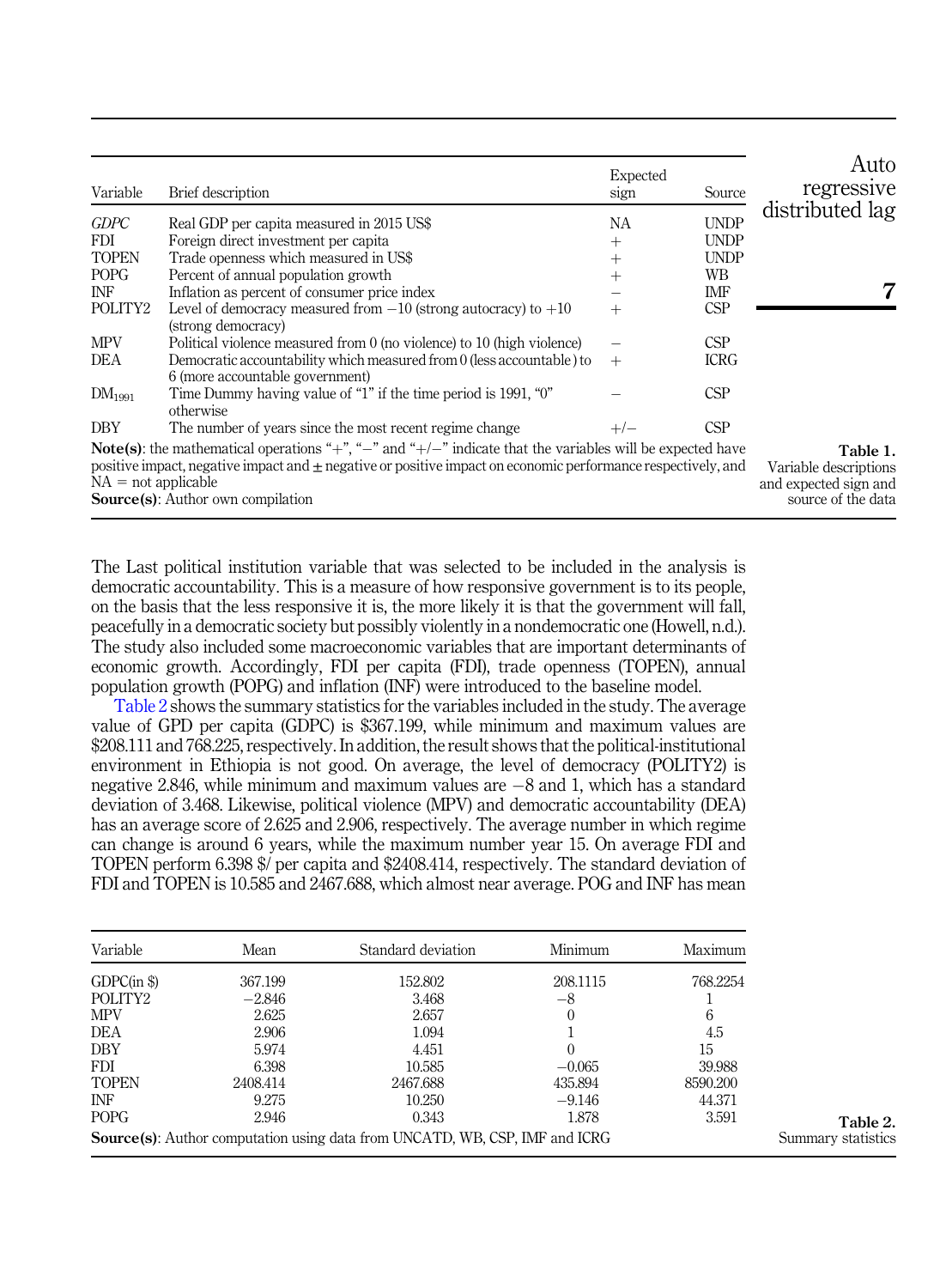of 9.275 and 2.946, respectively, while standard deviations are 10.250 and 0.343. The standard deviation of POPG is far lower than average value.

#### 3.2 Econometric model specification

The method selection for time series analysis is based on the unit root test results which determine the stationarity of the variable. If all the variables of interest are stationary, the methodology becomes ordinary least square (OLS) or vector autoregressive (VAR) models can provide unbiased estimates. But, if all the variables of interest are nonstationary, OLS or VAR models may not be appropriate because the nonstationary variables can be made stationary by taking first difference which might lose important information of the variables. Similar problem arises when the series are of integrating of order of mixed type. However, ARDL model which is an OLS based model is appropriate for both nonstationary time series as well as for times series with mixed order of integration ([Shrestha and Bhatta, 2018\)](#page-14-19).

Therefore, following [Mankiw](#page-14-20) et al. (1992) growth model augmented with political institution variables, we specify the following functional forms:

$$
GDPC_t = f(Poliy2_t \text{MPV}_t, DEA_t, FDI_t, POPG_t, TOPEN_t, INF_t, DBY_t, DM_{1991}) \tag{1}
$$

Where: "t" is the time ranging from 1980 to 2019 G.C. The abbreviation GDPC stands for real GDP per capita and it the dependent variable of this study. The variable  $DM_{1991}$  is the time dummy which is used to capture unexpected shocks where complete state failure happened to the country, in this case, Ethiopia. The other variables are as noticed and defined in the data description section.

<span id="page-6-0"></span>Thus, generally, we specify an ARDL  $(p, q)$  model that examines the effect of political institution on economic performance in Ethiopia as in the following equation;

$$
\ln GDPC_{t} = \beta_{0i} + \sum_{i=1}^{p} \alpha_{i} \ln GDPC_{t-i} + \sum_{i=0}^{q} \beta_{1i} \text{Polity2}_{t-i} + \sum_{i=0}^{q} \beta_{2i} \text{MPV}_{t-i} + \sum_{i=0}^{q} \beta_{3i} \text{FDI}_{t-i} + \sum_{i=0}^{q} \beta_{4i} \text{POPG}_{t-i} + \sum_{i=0}^{q} \beta_{5i} \text{LNTOPEN}_{t-i} + \sum_{i=0}^{q} \beta_{65i} \text{DEA}_{t-i} + \sum_{i=0}^{q} \beta_{7i} \text{INF}_{t-i} + \sum_{i=1}^{p} \beta_{8i} \text{DBY}_{t-i} \sum_{i=1}^{p} \beta_{9i} \text{DM}_{1991} + \epsilon_{t}
$$
\n(2)

Where:  $p$  and  $q$  are the length of the lag for dependent and independent variables respectively, a is the coefficient of lag period of real GDP per capita,  $\beta_0$  is the intercept,  $\beta_1, \beta_2, \ldots, \beta_9$  are the coefficients of regressors,  $\epsilon_t$  is an error term. It is important to note that the GDPC and TOPEN are used in regression in natural logarithmic form. The institutional variables are measured in ordinal values and the other macroeconomic variables are reported in percentage values, hence inappropriate to take a natural logarithm to transform.

#### 3.3 Estimation techniques

To estimate [Eqn \(2\)](#page-6-0), the first step is to carry out unit root test in the time series variables. The study used Augmented Dickey–Fuller (ADF) test in testing the unit root in the series, with and without a trend. The ADF model test unit root as follows;

$$
\Delta y_t = \mu + \delta y_{t-1} + \sum_{i=1}^k \beta_i \Delta y_{t-1} + e_t \tag{3}
$$

JED 24,1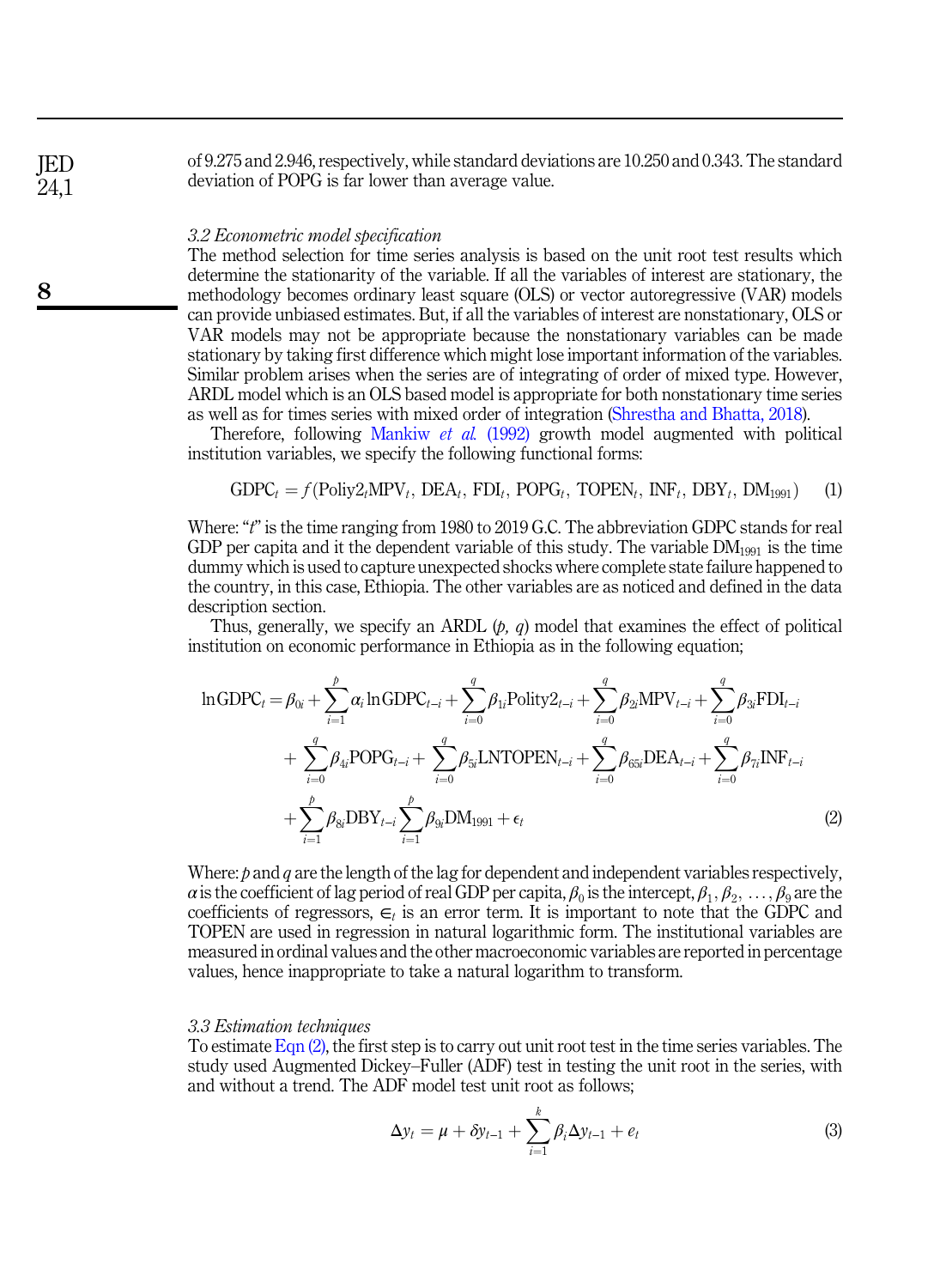Where,  $\delta = \alpha - 1$ ,  $\alpha$ ,  $\alpha$  is the coefficient of  $y_{t-1}$ , and  $\Delta y_t$  is first difference of  $y_t$ . The null hypothesis of ADF is  $\delta = 0$  against the alternative hypothesis of  $\delta < 1$ . If we do not reject null, the series is nonstationary whereas rejection means the series is stationary. After performing stationary test, the next is to conduct a co-integration test to establish a long-run relationship. In this study, bound test approach proposed by [Pesaran](#page-14-21) et al. (2001) to co-integration test is employed. The ARDL bound test equation can be specified as in the following;

$$
\Delta \ln GDP_{\mathcal{P}C_{t}} = \beta_{0i} + \sum_{i=1}^{p} \alpha_{i} \Delta \ln GDP_{\mathcal{P}C_{t-i}} + \sum_{i=0}^{q} \beta_{1i} \Delta Polity_{t-i} + \sum_{i=0}^{q} \beta_{2i} \Delta MPV_{t-i} \n+ \sum_{i=0}^{q} \beta_{3i} \Delta FDI_{t-i} + \sum_{i=0}^{q} \beta_{4i} \Delta POPG_{t-i} + \sum_{i=0}^{q} \beta_{5i} \Delta LNTOPEN_{t-i} \n+ \sum_{i=0}^{q} \beta_{6i} \Delta DEA_{t-i} + \sum_{i=0}^{q} \beta_{7i} \Delta INF_{t-i} + \sum_{i=0}^{q} \beta_{8i} \Delta DBY_{t-i} + \sum_{i=0}^{q} \beta_{9i} \Delta DM_{1991} \n+ \lambda_{1} \ln GDP_{\mathcal{P}C_{t-i}} + \lambda_{2} \text{Polity}_{t-i} + \lambda_{3} \text{MPV}_{t-i} + \lambda_{4} \text{FDI}_{t-i} + \lambda_{5} \text{POPG}_{t-i} \n+ \lambda_{6} \text{LNTOPEN}_{t-i} + \lambda_{7} \text{DEA}_{t-i} + \lambda_{8} \text{INF}_{t-i} + \lambda_{9} \text{DBY}_{t-i} + \lambda_{10} \text{DM}_{1991} + u_{t}
$$
\n(4)

Where the vector  $\beta$  is the short-run coefficients,  $\lambda$  is the long-run coefficients and u is the error component. F-test is applied for the joint null hypothesis that the coefficients on the level variables are jointly equal to zero. If the test statistic falls below the lower critical value, denoted as I (0), we cannot reject the null hypothesis of no co-integration. But, if the test statistic falls above the upper critical value, denoted as I (1), we can reject the null hypothesis of no co-integration ([Pesaran](#page-14-21) et al., 2001). After confirming the existence long-run equilibrium relationship, the ARDL model of the co-integrating vector is reparameterized into a dynamic error correction model (ECM) by linear transformation. The ECM integrates the short-run dynamics with the long-run equilibrium without losing long-run information and avoids problems. In that case, we specify ECM version of ARDL as in the following;

$$
\Delta \ln \text{GDPC}_{t} = \beta_{0i} + \sum_{i=1}^{p} \beta_{1i} \Delta \ln \text{GDPC}_{t-i} + \sum_{i=0}^{q} \beta_{2i} \Delta \text{Poly2}_{t-i} + \sum_{i=0}^{q} \beta_{3i} \Delta \text{MPV}_{t-i} \n+ \sum_{i=0}^{q} \beta_{4i} \Delta \text{FDI}_{t-i} + \sum_{i=0}^{q} \beta_{5i} \Delta \text{POPG}_{t-i} + \sum_{i=0}^{q} \beta_{6i} \Delta \text{LNTOPEN}_{t-i} \n+ \sum_{i=0}^{q} \beta_{7i} \Delta \text{DEA}_{t-i} + \sum_{i=0}^{q} \beta_{8i} \Delta \text{INF}_{t-i} + \sum_{i=0}^{q} \beta_{9i} \Delta \text{DBY}_{t-i} + \sum_{i=0}^{q} \beta_{10i} \Delta \text{DM}_{1991} \n+ \lambda \text{ECT}_{t-1} + \omega_{t}
$$
\n(5)

Where,  $\lambda$  represents of error correction term (ECT) and  $\omega_t$  is the error component associated with ECM.

#### 3.4 ARDL diagnostic tests

The robust and unbiased estimation depends on the goodness of fit, which can be evaluated by  $R2$ . When the value  $R2$  is closer to 1, the model is considered to be better. In addition, Durbin Watson (DW) statistics have used to test whether there is autocorrelation in residuals.

Auto regressive distributed lag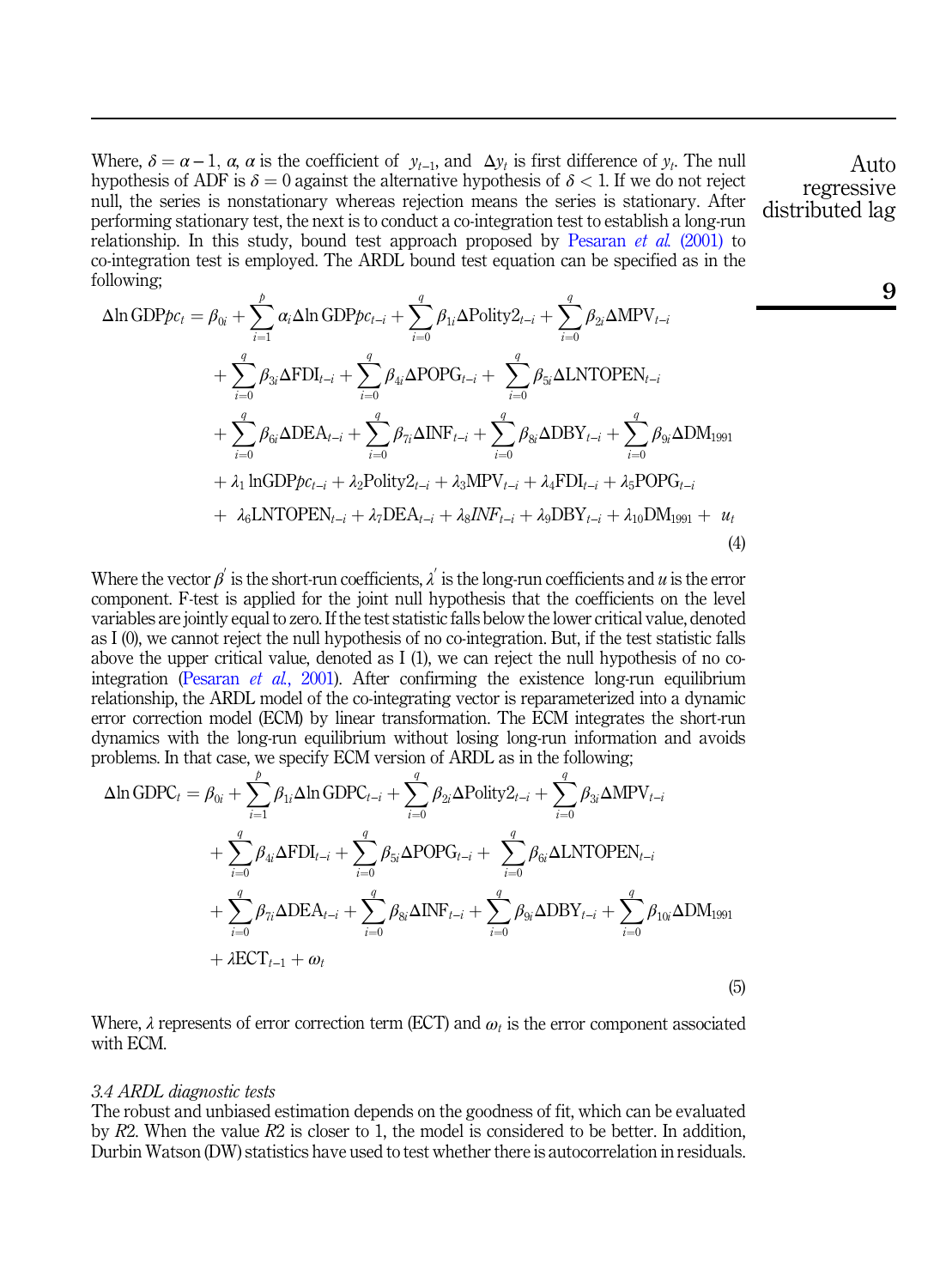If the value of DW is close to two, then the model is considered to be "utocorrelation free". The Jarque–Bera normality test is used to determine whether the regression errors are normally distributed, which is a joint asymptotic test whose statistic is calculated from the skewness and kurtosis of the residuals. The test for the presence of heteroscedasticity problems is conducted by the Breusch–Pagan–Godfrey test. It tests the null hypothesis that the residuals are both homoskedastic. The larger value of the probability value is desired to retain the null hypothesis of homoscedasticity. The stability of the model, whether the parameters of the estimated model are stable across various subsamples of the data, is examined by cumulative sum (CUSUM) and cumulative sum (CUSUM) square tests. JED  $24.1$ 

## 4. Result and discussion

Table 3 shows the result of the unit root test for separate variables included in this study. The study evaluated if variables stationary at level, and after the first difference, by specifying a model with intercept only, with intercept and trend. As the result, all variables are confirmed to have a unit root at level, except for inflation. Inflation is stationary at the level at 1% level of significance. After the first differences, all of the variables are stationary at 1% and 5% level of significance. The result indicates that the variables in this study are a mixture of integrated order of I(0) and I(1). This validates the use of the ARDL method developed by [\(Pesaran](#page-14-21) et al.[, 2001\)](#page-14-21).

Table 4 shows the result of bound test for co-integration for the selected ARDL (1, 1, 0, 1, 1, 1, 0, 1, 0) model. Based Akaike info criterion (AIC) lag selection method, all variables were specified at lag 1 except, DEA and inflation which were specified at lag 0. The result

|                     |               | At level           |                | At first difference  |
|---------------------|---------------|--------------------|----------------|----------------------|
| Variables           | Constant only | Constant and trend | Constant only  | Contestant and trend |
| LNGDPC              | 1.657761      | $-0.679659$        | $-4.092726***$ | $-5.285872***$       |
| POLITY <sub>2</sub> | $-1.49948$    | $-1.61187$         | $-5.57919***$  | $-5.46866***$        |
| <b>MPV</b>          | $-2.16265$    | $-2.45727$         | $-5.73016***$  | $-5.6891***$         |
| DEA.                | $-1.42784$    | $-0.47369$         | $-4.75927***$  | $-5.06682***$        |
| <b>FDI</b>          | $-0.77555$    | $-4.92462$         | $-4.47756***$  | $-4.02121**$         |
| <b>LNTOPEN</b>      | 0.308094      | $-1.78253$         | $-4.42987***$  | $-4.54109***$        |
| POPG                | $-0.97791$    | $-2.84799$         | $-4.5339***$   | $-4.46952**$         |
| INF                 | $-4.56125***$ | $-4.8952***$       | $-9.21167***$  | $-9.07497***$        |
| <b>DBY</b>          | $-2.43019$    | $-2.43865$         | $-5.2647$      | $-5.15411$           |

Table 3. ADF unit root test results

10

hypothesis of non-stationary at 1%, 5% and 10% significant level respectively Source(s): Author's computation using Eviews 11

|                         | Bounds test statistic                                 | Value      | Bound | 10%     | Significance level<br>5%             | $1\%$   |
|-------------------------|-------------------------------------------------------|------------|-------|---------|--------------------------------------|---------|
|                         | <i>F</i> -statistic                                   | 13.52816   | I(0)  | 1.88    | 2.14                                 | 2.65    |
|                         | K                                                     | 9          | I(1)  | 2.99    | 3.3                                  | 3.97    |
|                         | t-statistic                                           | $-6.49752$ | I(0)  | $-2.57$ | $-2.86$                              | $-3.43$ |
|                         |                                                       |            | I(1)  | $-4.56$ | $-4.88$                              | $-5.54$ |
| Table 4.                | Selected Model                                        |            |       |         | $ARDL$ $(1, 1, 0, 1, 1, 1, 0, 1, 0)$ |         |
| Bounds test for         | lag selection method                                  |            |       |         | Akaike info criterion (AIC)          |         |
| co-integration analysis | <b>Source(s):</b> Author's estimation using Eviews 11 |            |       |         |                                      |         |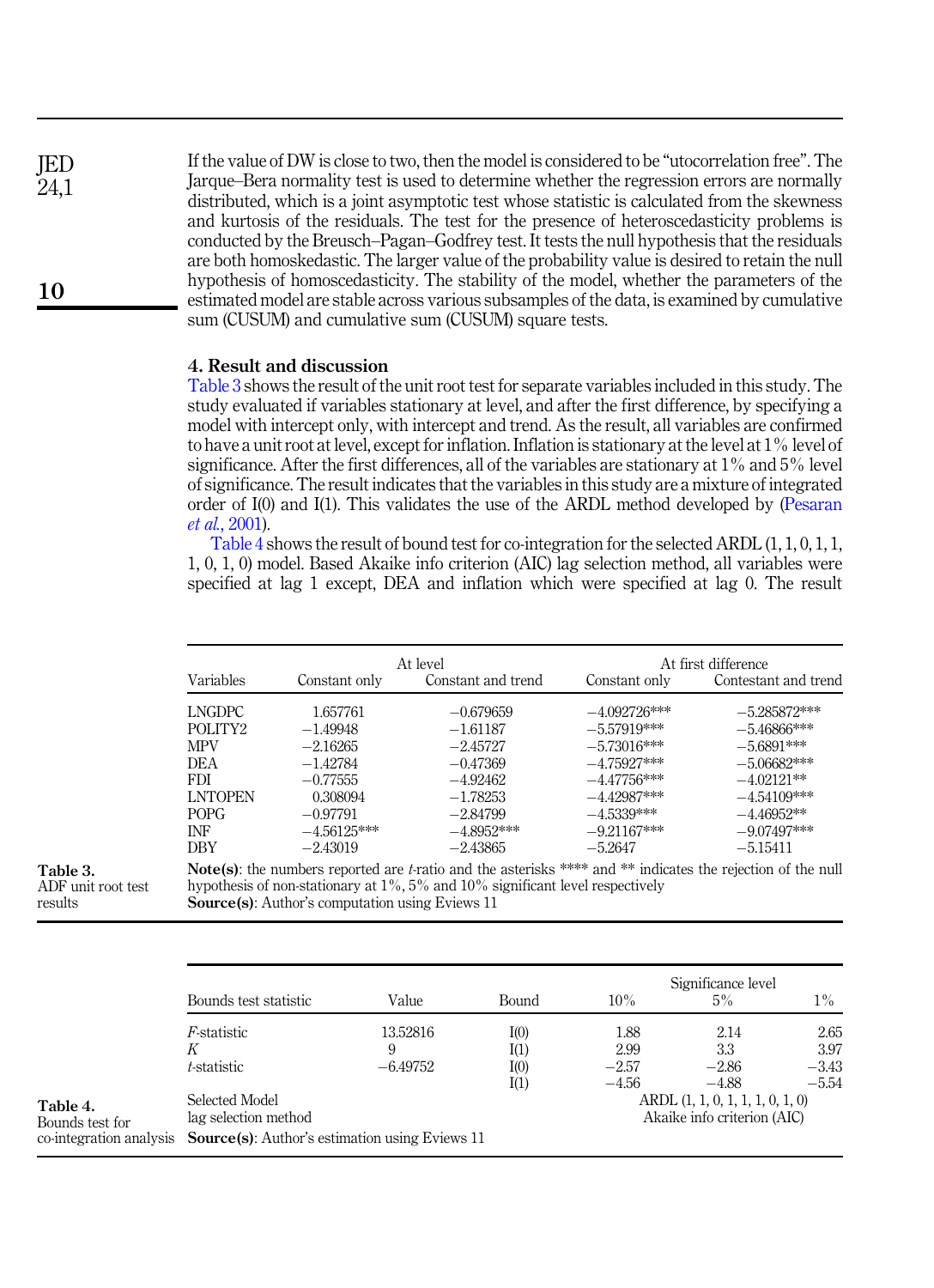confirmed that the value of the  $F$ -statistic for the joint significance is greater than the upper bound critical values at 1%, 5% and 10% levels of significance. It is clear from the result that  $F$ -statistic = 13.52816, which implies the rejection of the null hypothesis in favor of the alternative hypothesis. Therefore, there is a long-run relationship between the variable in the equation. The  $t$ -bound test also confirms that there is a long-run relationship among the variable, the absolute value of t-test =  $6.49752$  is greater than I(1) at 1%, 5% and 10% levels.

Table 5 shows the diagnostics test results for the robustness of the ARDL model. The Breusch–Godfrey Serial Correlation LM test and Breusch–Pagan–Godfrey Heteroskedasticity test confirm that residuals are free from serial correlation ( $p = 0.555$ ) and heteroskedasticity problems ( $p = 0676$ ). Likewise, the value of Jarque–Bera normality test ( $p = 0.7207$ ) is not significant, implying that errors in the series have a normal distribution.

The Ramsey functional form test also confirms that the model is specified well,  $p = 0.5326$ cannot reject the null hypothesis of the model is correctly specified. Additionally, Figures 1 and 2 depict the result of model stability of the estimated ARDL regression coefficients. As portrayed in the graphs, CUSUM test and square test statistics are neatly within the boundaries at the 5% significant level. Hence, this confirms the stability of the long-run and short coefficients in the estimated model.

[Table 6](#page-10-0) shows the estimated long-run effect of political institutions and other convectional macroeconomic variables on economic performance (LNGDPC). The result indicated that the level of democracy (POLITY2) has a negative significant long-run effect on LNGDPC at a 1% level. This finding confirms the previous finding [\(Aisen and Jos](#page-13-4)[e, 2013;](#page-13-4) [Das and Quirk, 2016](#page-13-15); [Iqbal and Daly, 2014\)](#page-14-6). [Bardhan \(2005\)](#page-13-18) stated that institutions that harm economic performance often tend to persist for long periods in many poor countries. On the other hand, the result shows that political violence (MPV) has no significant long-run effect on the LNGDPC of Ethiopia.

| Description of test types                                                                                                                                                                                                       | Test statistics                                                     | Value                                       | Prob                                 |
|---------------------------------------------------------------------------------------------------------------------------------------------------------------------------------------------------------------------------------|---------------------------------------------------------------------|---------------------------------------------|--------------------------------------|
| Breusch-Godfrey Serial Correlation LM Test<br>Heteroskedasticity Test Breusch-Pagan-Godfrey<br>Specification test: Ramsey RESET Test*<br>Normality Test: Jarque-Bera<br><b>Source</b> (s): Author's calculation using Eviews 11 | <i>F</i> Statistics<br><i>F</i> -Statistics<br><i>F</i> -Statistics | 0.359225<br>0.796005<br>0.634568<br>0.65508 | 0.5553<br>0.6760<br>0.5326<br>0.7207 |



Figure 1. Cumulative sum (CUSUM) test

Table 5. Diagnostics tests of ARDL

Auto regressive distributed lag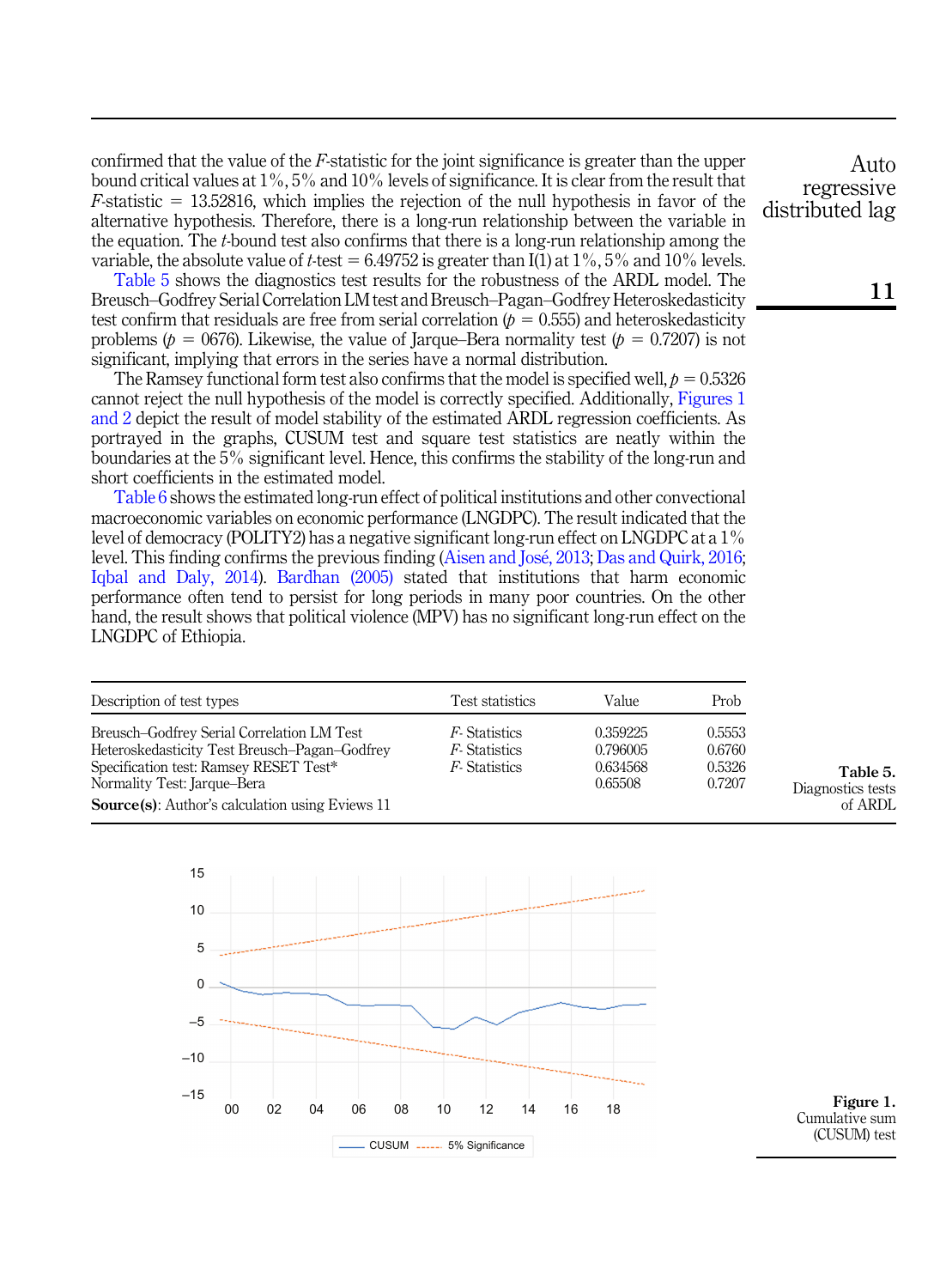<span id="page-10-0"></span>

|                                | Regressors                                             | Coefficient | Std. Error             | t-Statistic | Prob         |
|--------------------------------|--------------------------------------------------------|-------------|------------------------|-------------|--------------|
|                                | Dependent variable: D(LNGDPC)                          |             |                        |             |              |
|                                | POLITY <sub>2</sub>                                    | $-0.01843$  | 0.00587                | $-3.13808$  | $0.0048***$  |
|                                | <b>MPV</b>                                             | $-0.00138$  | 0.00553                | $-0.25016$  | 0.8048       |
|                                | <b>DEA</b>                                             | $-0.07520$  | 0.01553                | $-4.84112$  | $0.0001$ *** |
|                                | <b>FDI</b>                                             | 0.01073     | 0.00119                | 9.02562     | $0.0000$ *** |
|                                | <b>LNTOPEN</b>                                         | 0.32482     | 0.02140                | 15.17793    | $0.0000$ *** |
|                                | POPG                                                   | 0.06204     | 0.05447                | 1.13886     | 0.2670       |
|                                | <b>INF</b>                                             | $-0.00183$  | 0.00091                | $-2.01269$  | $0.0565*$    |
|                                | DM <sub>1991</sub>                                     | $-0.47854$  | 0.13246                | $-3.61270$  | $0.0015***$  |
|                                | <b>DBY</b>                                             | $-0.01000$  | 0.00237                | $-4.22338$  | $0.0003***$  |
|                                | R-squared                                              | 0.996775    | Akaike info criterion  |             | $-4.06363$   |
| Table 6.<br>Estimated long run | Adjusted $R$ -squared                                  | 0.994429    | Schwarz criterion      |             | $-3.33849$   |
| coefficients for selected      | <i>F</i> -statistic                                    | 424.9345    | Hannan-Quinn criterion |             | $-3.80345$   |
|                                | Prob $(F\text{-}statistic)$                            | 0.0000      | Durbin-Watson stat     |             | 2.200985     |
| $1, 0$ model                   | <b>Source</b> (s): Author's estimation using Eviews 11 |             |                        |             |              |

Also, Table 6 shows that DEA has a negative influence on GDP per capita at the % level. The result implies that in the long-run DEA adversely influenced economic performance in Ethiopia. It might be because, in a nation where the quality of an institution is dysfunctional, weak democratic institutions, politicians and public officials have fewer checks on their power, making it easier for them to engage in rent-seeking [\(Iqbal and Daly, 2014](#page-14-6); [Masaki and](#page-14-16) [Walle, 2014\)](#page-14-16). Likewise, the dummy variable (DU 1991) has an inverse relation with economic performance in the long run. According to CSP (2020), Ethiopia faced complete state failure in 1991. The finding of this study revealed that, in the long run, the impact of DU1991 declined as real GDP per capita increased over time. Moreover, regime durability (DBY) harms real GDPP per capita at a  $1\%$  level. The result implies that keeping all other factors constant, an increase in regime durability by a year led to a decrease in economic performance by 1% in the long run.

Similarly, the result indicates that most of the standard macroeconomic variables included in this study have a significant effect on economic performance (LNGDPC). In the long run, the inflow of FDI per capita and trade openness (LNTOPEN) has a positive influence on real GDP per capita at a 1% level. It implies that an increase in FDI by \$1 per capita led to an improvement in real GDP by 1%, ceteris paribus. Similarly, keeping all other variables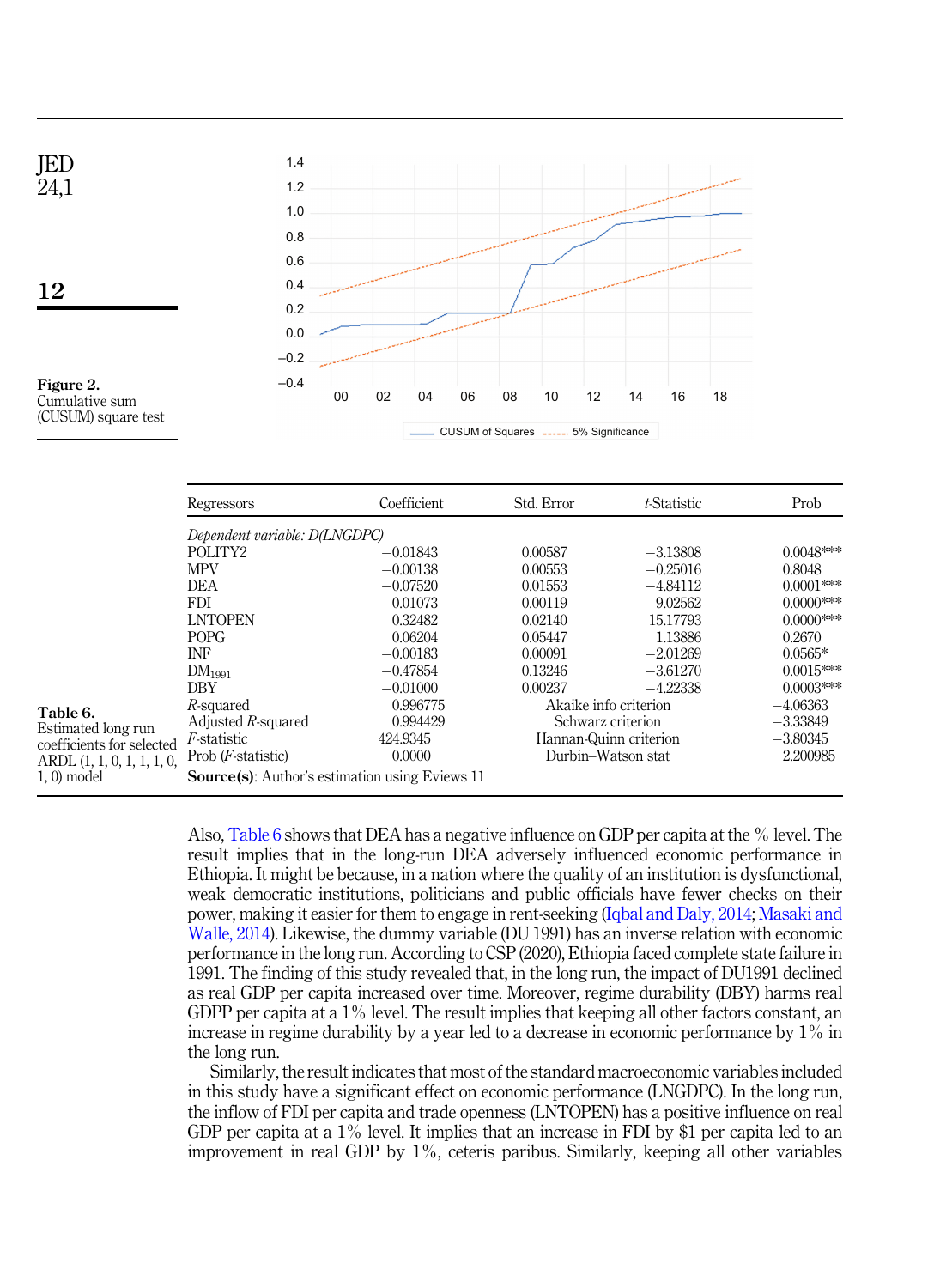constant, an increase in trade openness with other nations led to an improvement in real GDP by 32.48% in Ethiopia. On the other hand, inflation (INF) has a negative significant long-run effect on real GDP per capita at 10%.

Table 7 shows the estimated result of the error correction model, which is the short-run dynamics. The finding indicates that the level of democracy (Polity2) cannot explain economic performance in the short run. However, political violence has short-run inverse relationships with real GDP per capita at a 5% level. This finding is consistent with [Aisen and](#page-13-4) [Jos](#page-13-4)[e \(2013\)](#page-13-4), which found that a higher degree of political instability is associated with lower growth rates of GDP per capita. [Bodea and Elbadawi \(2008\)](#page-13-16) maintained that organized political violence, especially civil war, significantly lowers long-term economic growth in Sub-Saharan African.

The result shows that the standard macroeconomic variables inflows of FDI per capita, trade openness (LNTOPEN), and annual population growth (POPG) have a short-run positive effect on economic performance in Ethiopia at  $10\%$ ,  $5\%$ , and  $1\%$  level, respectively. The result implies that an increase in FDI, Trade openness and annual population growth led to 0.195%, 8.25%, and 36.12%, respectively, ceteris paribus. Moreover, the dummy variable DM1991 has a short-run negative impact on economic performance in Ethiopia, which implies that a decrease in DM1991 would lead to an increase in real GDP per capita. Furthermore, the result indicates that the parameter CointEq.  $(-1)$ , at the 1% level, the error correction coefficient is negative and statistically important. This suggests that all the variables have a long-run relationship or are co-integrated. The result suggests that the mechanism corrects its previous time imbalance at a rate of 71.16% annually.

[Table 8](#page-12-0) demonstrates the Granger causality test at lags 1 and 2 between variables of political institutions and actual GDP per capita. The result revealed that causality exists between the degree of democracy (measured by POLITY2) and the actual per capita GDP at 10% and 1% respectively. The result suggests that economic growth is caused by the level of democracy, but the reverse is not accurate. In addition, political violence (MPV) and real GDP per capita have a strong unidirectional causality at a 1% level, under lag length 1, and 5% level, under lag length 1. The result suggests that economic growth is caused by political aggression, but the reverse may not be true. This result is consistent with [Bruinshoofd \(2016\)](#page-13-19) which argues that over the longer term, institutional quality and economic growth improve each other but this virtuous cycle is driven by institutional quality. Similarly, the result shows

| Regressors                                                                                                                                                                                                          | Coefficient | Std. error | t-Statistic            | Prob         |                                                     |
|---------------------------------------------------------------------------------------------------------------------------------------------------------------------------------------------------------------------|-------------|------------|------------------------|--------------|-----------------------------------------------------|
| Dependent variable: DLNGDPC                                                                                                                                                                                         |             |            |                        |              |                                                     |
| C                                                                                                                                                                                                                   | 2.48305     | 0.17895    | 13.87600               | $0.0000$ *** |                                                     |
| D (POLITY2)                                                                                                                                                                                                         | $-0.00243$  | 0.00355    | $-0.68401$             | 0.5011       |                                                     |
| D (MPV)                                                                                                                                                                                                             | $-0.00909$  | 0.00284    | $-3.19656$             | $0.0042***$  |                                                     |
| D (FDI)                                                                                                                                                                                                             | 0.00195     | 0.00101    | 1.92440                | $0.0673*$    |                                                     |
| D (LNTOPEN)                                                                                                                                                                                                         | 0.08250     | 0.03371    | 2.44766                | $0.0228**$   |                                                     |
| D (POPG)                                                                                                                                                                                                            | 0.36126     | 0.04488    | 8.05001                | $0.0000$ *** |                                                     |
| $D(DM_{1991})$                                                                                                                                                                                                      | $-0.10079$  | 0.03157    | $-3.19285$             | $0.0042***$  |                                                     |
| $CointEq(-1)$                                                                                                                                                                                                       | $-0.71608$  | 0.05187    | $-13.80667$            | $0.0000**$   |                                                     |
| $R$ -squared                                                                                                                                                                                                        | 0.91306     |            | Akaike info criterion  | $-4.5252$    |                                                     |
| Adjusted R-squared                                                                                                                                                                                                  | 0.89343     |            | Schwarz criterion      | $-4.1839$    |                                                     |
| <i>F</i> -statistic                                                                                                                                                                                                 | 46.51080    |            | Hannan-Quinn criterion | $-4.4027$    | Table 7.                                            |
| Prob. ( <i>F</i> -statistic)                                                                                                                                                                                        | 0.0000      |            | Durbin–Watson stat     | 2.2010       | Estimated coefficients                              |
| <b>Note(s):</b> The asterisks ***, ** and * sign indicates the significance of the coefficients at $1\%$ , 5% and $10\%$<br>significant level respectively<br><b>Source(s):</b> Author's estimation using Eviews 11 |             |            |                        |              | of short run ARDL<br>Error Correction<br>Regression |

**Auto** regressive distributed lag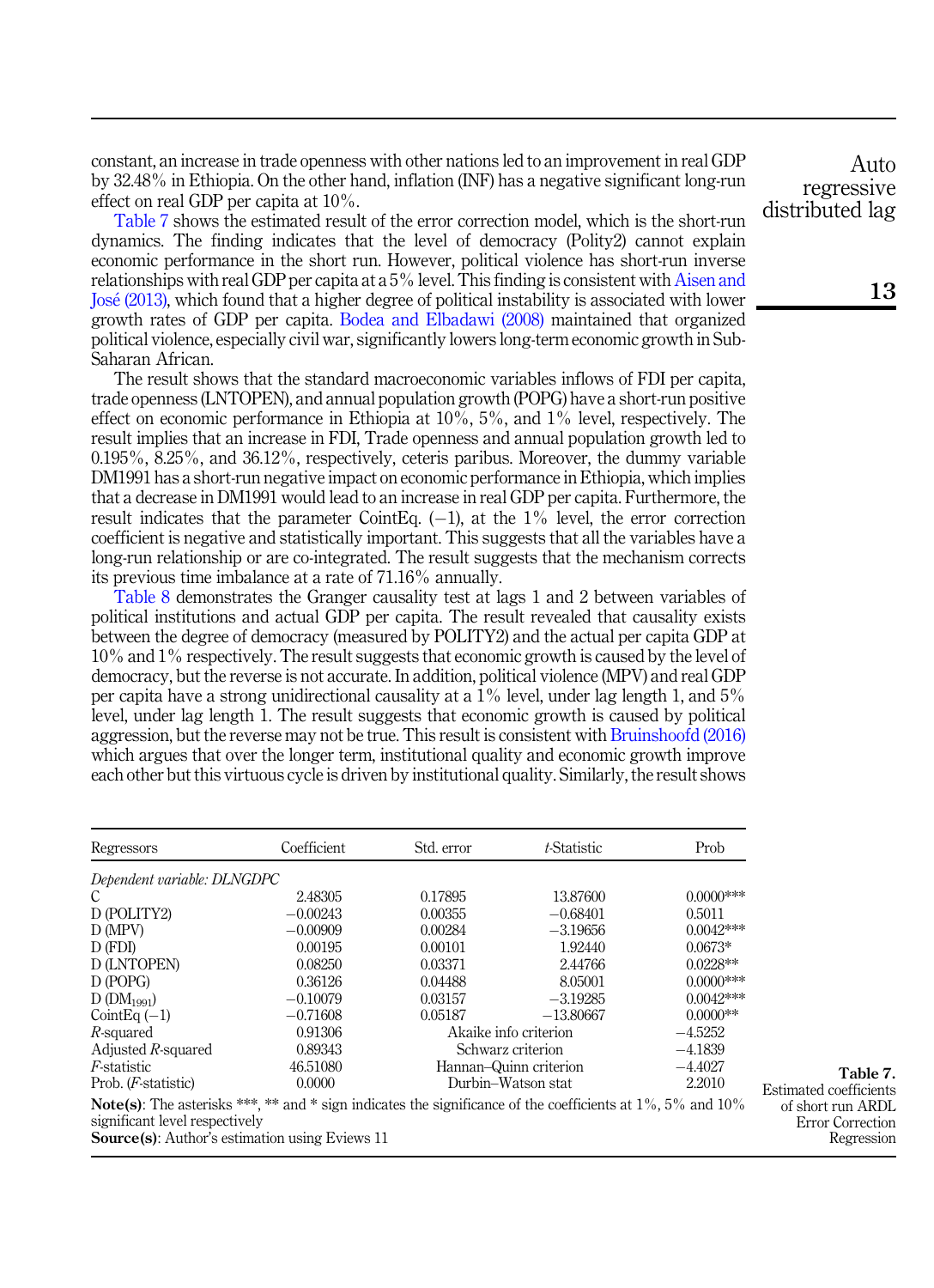<span id="page-12-0"></span>

| JED<br>24,1                                     |                                                                                                                                                                                                               |                     | Lag:1       |                     | Lag: $2$      |  |
|-------------------------------------------------|---------------------------------------------------------------------------------------------------------------------------------------------------------------------------------------------------------------|---------------------|-------------|---------------------|---------------|--|
|                                                 | Null hypothesis                                                                                                                                                                                               | <i>F</i> -statistic | Prob        | <i>F</i> -statistic | Prob          |  |
|                                                 | POLITY2 does not Granger Cause LNGPDC5                                                                                                                                                                        | 3.72722             | $0.0614*$   | 12.508              | $0.00009$ *** |  |
|                                                 | LNGPDC5 does not Granger Cause POLITY2                                                                                                                                                                        | 0.04486             | 0.8335      | 0.35746             | 0.7021        |  |
|                                                 | MPV does not Granger Cause LNGPDC5                                                                                                                                                                            | 11.2268             | $0.0019***$ | 3.95313             | $0.0289**$    |  |
|                                                 | LNGPDC5 does not Granger Cause MPV                                                                                                                                                                            | 0.13986             | 0.7106      | 0.11238             | 0.894         |  |
| 14                                              | DEA does not Granger Cause LNGPDC5                                                                                                                                                                            | 8.98516             | $0.0049***$ | 3.40766             | $0.0451**$    |  |
|                                                 | LNGPDC5 does not Granger Cause DEA                                                                                                                                                                            | 5.491               | $0.0248**$  | 3.68685             | $0.0359**$    |  |
| Table 8.<br>Pairwise Granger<br>causality tests | <b>Source(s):</b> Author's estimation using Eviews 11<br><b>Note(s):</b> The asterisks ***, ** and * sign indicates the significance of the F-test at $1\%$ , 5% and $10\%$ significant<br>level respectively |                     |             |                     |               |  |

that there is bidirectional causality between DEA and per capita real GDP, suggesting that economic performance are caused by DEA and vice versa.

# 5. Conclusions and recommendations

## 5.1 Conclusion

Following the studies that have investigated the impact of institutions on economic performance in developing economies, particularly Africa's economies, this study examined how political institutions affect economic performance in Ethiopia over the periods of 1980–2019. The short-run and long-run relationships between political institutions, along with other standard economic variables, are explored by using the Autoregressive Distributed Lag approach to co-integration. Specifically, the effect of Political institutions including the level of democracy, political violence, regime durability, and DEA was investigated.

This finding of this study reveals that the level of democracy and DEA has a long-run adverse impact on Ethiopia's economic performance. The result of the granger causality test confirms that there is a significant long-run causality between these measures of political institution and real GDP per capita. Importantly, this confirms with [Kurzman](#page-14-7) et al. (2002) which affirm that democracy is an obstacle for promoting investment because Democracies regimes dare not impose unpopular measures to increase investment but only an authoritarian regime will be able to do so. Also, political violence has a short-run negative effect on economic performance in Ethiopia. The result of the Granger causality test also confirms that there is a short-run causal relationship between political violence and real GDP per capita. This study concludes that the deterioration of political institutions in Ethiopia hinders its economic performance over the last four decades. The weak quality of institutions prevents it from gaining the benefits of a high continued economic performance, which is depending upon the quality of institutions.

#### 5.2 Recommendation

From a policy perspective, the level of democracy and DEA should have to be paid more attention. The government policymakers need to give priories to improving the quality of political institutions. Additionally, better management of political violence has important implications for fostering the economic performance of Ethiopia. This study contributes to the existing literature by examining how the level of democracy, DEA and political violence has influenced economic performance in Ethiopia. However, several political institutions' indicators that economic performance remains unconsidered. Hence, a future study needs to focus on such areas.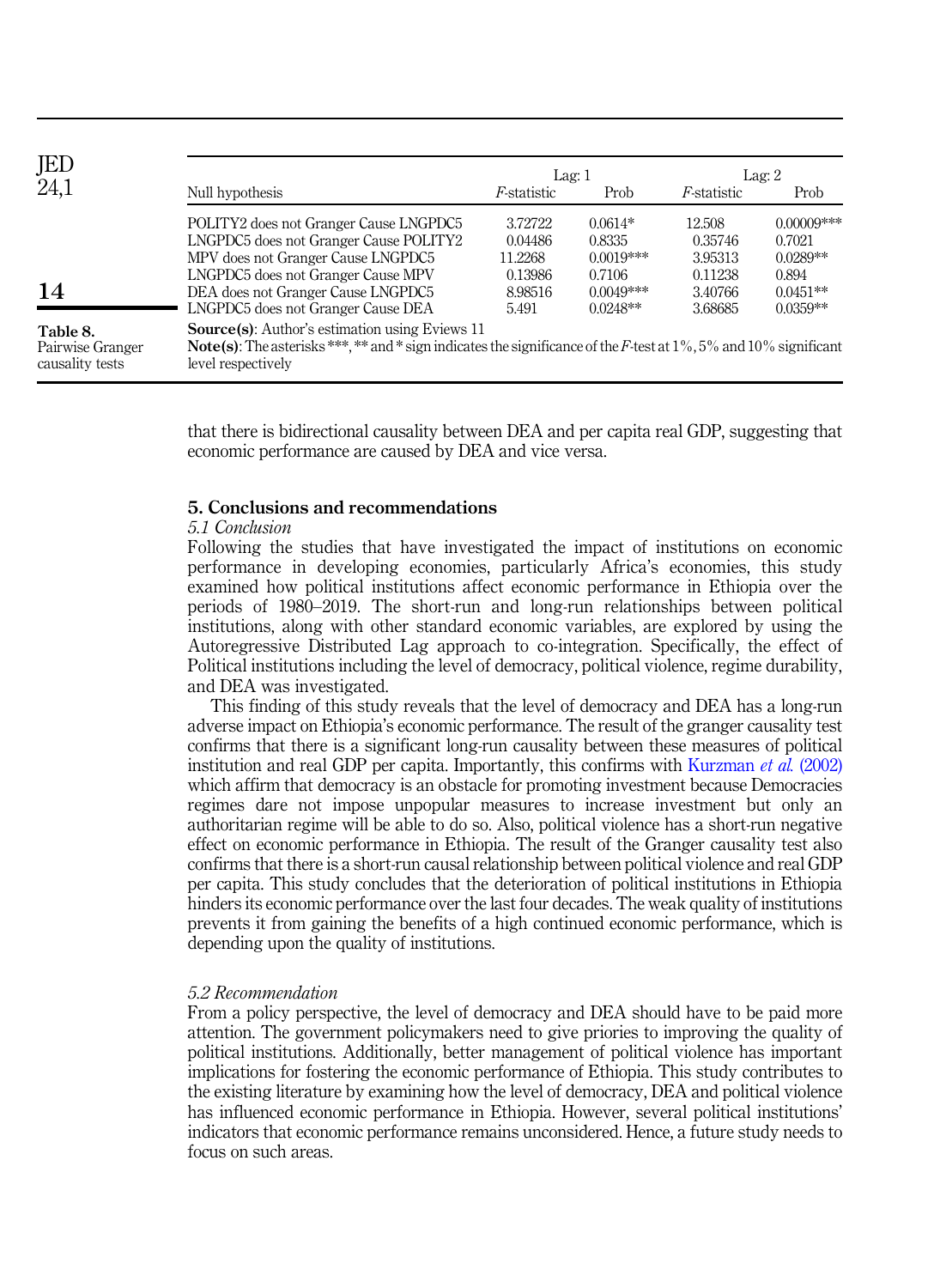#### References

- <span id="page-13-3"></span>Abeyasinghe, R. (2004), "Democracy, Political Stability, and Developing Country Growth : Theory and Evidence", available at: [http://digitalcommons.iwu.edu/econ\\_honproj/17](http://digitalcommons.iwu.edu/econ_honproj/17).
- <span id="page-13-0"></span>Acemoglu, D. and Robinson, J. (2008), "The role of institutions in growth and development", working paper No. 10, Commission on Growth and Development, Washington, DC, available at: [www.worldbank.org.](www.worldbank.org)
- <span id="page-13-13"></span>Acemoglu, D. and Robinson, J.A. (2010a), "The role of institutions in growth and development", Review of Economics and Institutions, Vol. 1 No. 2, doi: [10.5202/rei.v1i2.1](https://doi.org/10.5202/rei.v1i2.1).
- <span id="page-13-14"></span>Acemoglu, D. and Robinson, J.A. (2010b), "Why Africa is Poor?", Economic History of Developing Regions, Vol. 25 No. 1, pp. 21-50, doi: [10.1080/20780389.2010.505010.](https://doi.org/10.1080/20780389.2010.505010)
- <span id="page-13-12"></span>Acemoglu, D., Johnson, S. and Robinson, J.A. (2005), "Institutions as a fundamental cause of long-run growth", in Aghion, P. and Durlauf, S.N. (Eds), Handbook of Economic Gmwth, Vol. 1A, doi: [10.](https://doi.org/10.1016/S1574-06849(05)01006-3) [1016/S1574-06849\(05\)01006-3.](https://doi.org/10.1016/S1574-06849(05)01006-3)
- <span id="page-13-4"></span>Aisen, A. and Jose, F. (2013), "How does political instability affect economic growth ?", European Journal of Political Economy, Vol. 29, pp. 151-167, doi: [10.1016/j.ejpoleco.2012.11.001](https://doi.org/10.1016/j.ejpoleco.2012.11.001).
- <span id="page-13-1"></span>Araee, M. (2016), Economic Growth , Democracy and Political Instability : Cross Country Analysis, Doctor of Philosophy Thesis, School of Accounting, Economics and Finance, University of Wollongong, available at: <https://ro.uow.edu.au/theses/4767%0AResearch>.
- <span id="page-13-8"></span>Araya, E.K. (2019), Political Control and Accountability in Ethiopian Rulemaking, Walden University, available at: [https://scholarworks.waldenu.edu/dissertations.](https://scholarworks.waldenu.edu/dissertations)
- <span id="page-13-11"></span>Aron, J. (2000), "Growth and Institutions: a review of the evidence", The Wolrd Bank Research Observer, Vol. 15 No. 1, pp. 99-135, available at: [http://about.jstor.org/terms.](http://about.jstor.org/terms)
- <span id="page-13-10"></span>Asefa, S. (2018), "Developing democratic institutions in Ethiopia : the challenge of building enabling institutions for economic growth and development", *Northeast African Studies*, Vol. 10 No. 1, pp. 67-113, doi: [10.1353/nas.0.0011.](https://doi.org/10.1353/nas.0.0011)
- <span id="page-13-5"></span>Asfaw, K. and Mbeche, I.M. (2006), "The role of institutions in the development process of African countries", International Journal of Social Economics, Vol. 31 No. 9, pp. 840-854, doi: [10.1108/](https://doi.org/10.1108/03068290410550638) [03068290410550638.](https://doi.org/10.1108/03068290410550638)
- <span id="page-13-18"></span>Bardhan, P. (2005), "Institutions matter, but which ones?", *Economics of Transition*, Vol. 13 No. 3, pp. 499-532.
- <span id="page-13-9"></span>Bayu, T.B. (2019), "Measuring governance performance - post 1991 Ethiopia", Smart Cities and Regional Development Journal, Vol. 12, pp. 33-47.
- <span id="page-13-16"></span>Bodea, C. and Elbadawi, I.A. (2008), "Political violence and economic growth", Policy Research Working Paper 4692, Washington, DC, doi: [10.1093/jae/ejn018](https://doi.org/10.1093/jae/ejn018).
- <span id="page-13-19"></span>Bruinshoofd, A. (2016), *Institutional Quality and Economic Performance*, Rabobank/RaboResearch, Utrecht, pp. 1-22.
- <span id="page-13-15"></span>Das, K. and Quirk, T. (2016), "Which institutions promote Growth ? Revisiting the evidence", Economic Papers, Vol. 35 No. 1, pp. 37-58, doi: [10.1111/1759-3441.12128](https://doi.org/10.1111/1759-3441.12128).
- <span id="page-13-6"></span>Effiong, E. (2015), The Role of Institutions and Governance on Economic Performance in Selected Subsaharan African Countries, University of Nigeria.
- <span id="page-13-7"></span>Fikadu, A., Wondaferahu, M. and Tesfaye, M. (2019), "Impact of institutional quality on economic performance of Eastern Africa: a panel data analysis", Jurnal Perspektif Pembiayaan Dan Pembangunan Daerah, Vol. 7 No. 2, pp. 169-182, doi: [10.22437/ppd.v7i2.7863.](https://doi.org/10.22437/ppd.v7i2.7863)
- <span id="page-13-2"></span>Heshmati, A. and Kim, N. (2017), "The relationship between economic growth and democracy : Alternative representations of technological change", IZA DP No.10880, available at: [www.iza.org.](http://www.iza.org)
- <span id="page-13-17"></span>IPSS (2020), Ethiopia Conflict Insight, Vol. 1, Addis Ababa University, available at: [www.ipss-addis.](http://www.ipss-addis.org/publications) [org/publications.](http://www.ipss-addis.org/publications)

regressive distributed lag

Auto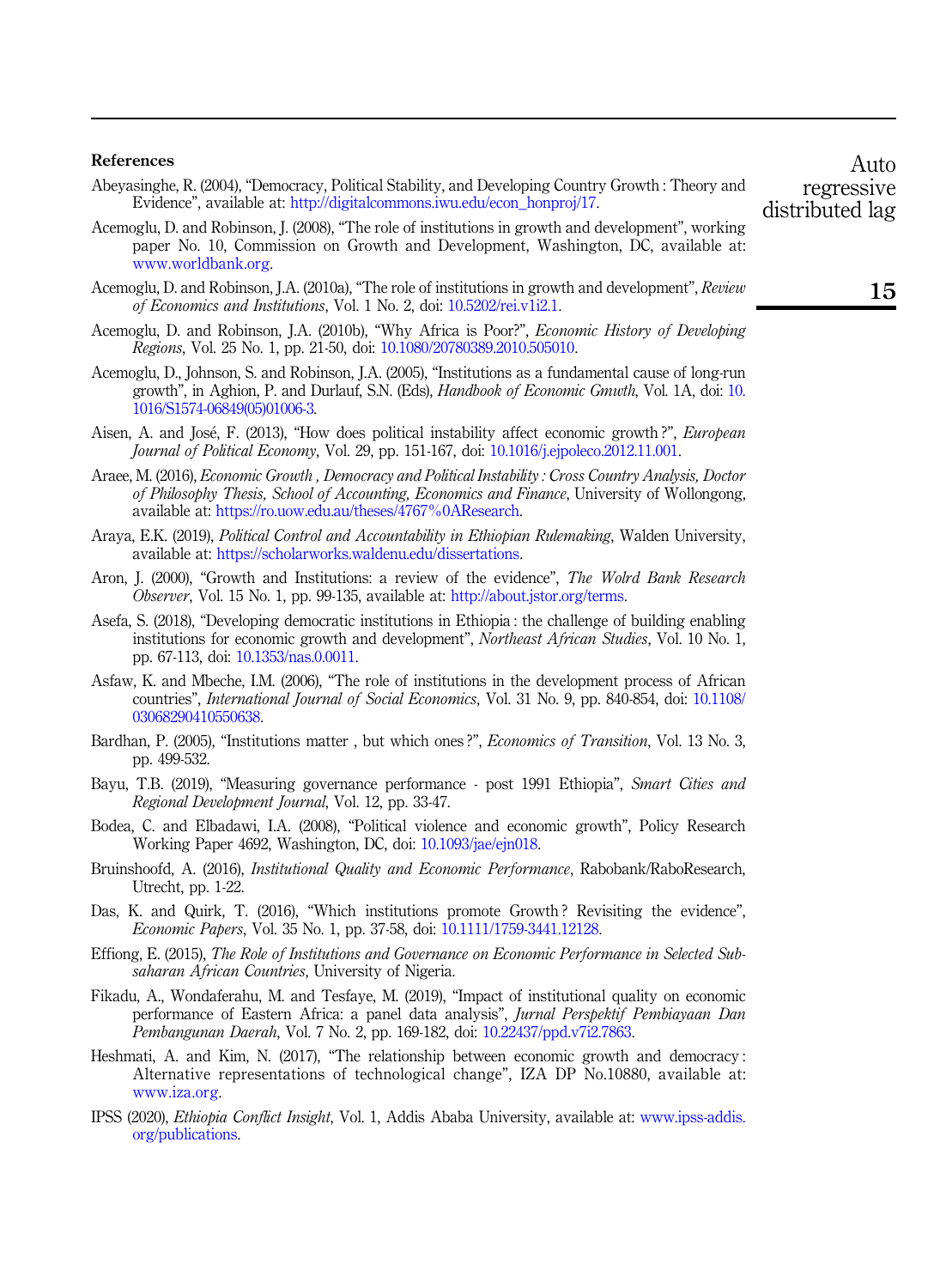<span id="page-14-21"></span><span id="page-14-20"></span><span id="page-14-19"></span><span id="page-14-18"></span><span id="page-14-17"></span><span id="page-14-16"></span><span id="page-14-15"></span><span id="page-14-14"></span><span id="page-14-13"></span><span id="page-14-12"></span><span id="page-14-11"></span><span id="page-14-10"></span><span id="page-14-9"></span><span id="page-14-8"></span><span id="page-14-7"></span><span id="page-14-6"></span><span id="page-14-5"></span><span id="page-14-4"></span><span id="page-14-3"></span><span id="page-14-2"></span><span id="page-14-1"></span><span id="page-14-0"></span>

| JED<br>24,1 | Iqbal, N. and Daly, V. (2014), "Rent seeking opportunities and economic growth in transitional<br>economies", <i>Economic Modelling</i> , Vol. 37, pp. 16-22, doi: 10.1016/j.econmod.2013.10.025.                                              |
|-------------|------------------------------------------------------------------------------------------------------------------------------------------------------------------------------------------------------------------------------------------------|
|             | Knutsen, C.H. (2012), "Democracy and economic growth: a survey of arguments and results",<br><i>International Area Studies Review, Vol. 15 No. 4, pp. 393-415, doi: 10.1177/2233865912455268.</i>                                              |
| 16          | Kurzman, C., Werum, R. and Burkhart, R.E. (2002), "Democracy's effect on economic growth: a pooled<br>time-series analysis, 1951–1980", Studies in Comparative International Development, Vol. 37<br>No. 1, pp. 3-33.                          |
|             | Leeuwen, B. (2008), "Problems in analyzing economic development", in <i>Human Capital and Economic</i><br>Growth Problems, pp. 1-18.                                                                                                           |
|             | Mankiw, N.G., Romer, D. and Weil, D.N. (1992), "A contribution to the empirics of economic growth",<br>Quarterly Journal of Economics, Vol. 10 No. 2, pp. 407-437.                                                                             |
|             | Marshall, M.G. (2019), "Major Episodes of Political Violence (MEPV) and Conflict Regions, 1946-2018",<br>available at: www.systemicpeace.org.                                                                                                  |
|             | Marshall, M.G. and Gurr, T.R. (2020), "POLITY5: Political Regime Characteristics and Transitions,<br>1800-2018", available at: www.systemicpeace.org.                                                                                          |
|             | Masaki, T. and Walle, N. (2014), "The impact of democracy on economic growth in Sub-saharan Africa,<br>1982–2012", WIDER Working Paper 2014/057, available at: wider.unu.edu.                                                                  |
|             | Matthew, A.O. and Adegboye, B.F. (2014), "Trade openness, institutions and economic growth in sub-<br>Saharan Africa", <i>Developing Country Studies</i> , Vol. 4 No. 8, pp. 18-31, available at: www.iiste.org.                               |
|             | Nawaz, S. (2015), "Growth effects of institutions: a disaggregated analysis", <i>Economic Modelling</i> ,<br>Vol. 45, pp. 118-126, doi: 10.1016/j.econmod.2014.11.017.                                                                         |
|             | North, D.C. (1990a), <i>Institutions, Institutional Change and Economic Performance</i> , Cambridge<br>University Press, Cambridge.                                                                                                            |
|             | North, D.C. (1990b), Institutions, Institutional Change and Economic Performance, Cambridge<br>University Press.                                                                                                                               |
|             | North, D.C. and Thomas, R.P. (1973), The Rise of the Western World: A New Economic History,<br>Cambridge University Press, Cambridge.                                                                                                          |
|             | Pereira, C. and Teles, V.K. (2009), "Institutions as substitute for democracy: A political economy<br>analysis of economic growth", Texto para discussao 196, FGV EESP - Escola de Economia de<br>São Paulo, Fundação Getulio Vargas (Brazil). |
|             | Pesaran, M.H., Shin, Y. and Smith, R.J. (2001), "Bounds testing approaches to the analysis of level<br>relationships", <i>Journal of Applied Econometrics</i> , Vol. 16 No. 3, pp. 289-326, doi: 10.1002/jae.616.                              |
|             | Popescu, I. (2012), "Institutions and economic growth theory", in Advances in Economics, Risk<br>Management, Political and Law Science Institutions, University of Isaii, pp. 253-256.                                                         |
|             | Rachdi, H. and Saidi, H. (2015), "Democracy and economic growth: evidence in MENA countries",<br>Procedia - Social and Behavioral Sciences, Vol. 191, pp. 616-621, doi: 10.1016/j.sbspro.2015.<br>04.644.                                      |
|             | Sardadvar, S. (2011), Neoclassical Growth Theory and Standard Models, Springer-Verlag Berlin<br>Heidelberg, Vol. 1, doi: 10.1007/978-3-7908-2637-1.                                                                                            |
|             | Shrestha, M.B. and Bhatta, G.R. (2018), "Selecting appropriate methodological framework for time<br>series data analysis", The Journal of Finance and Data Science, Vol. 4 No. 2, pp. 71-89, doi: 10.<br>1016/j.jfds.2017.11.001.              |
|             | Tavares, H. and Wacziarg, R. (2001), "How democracy a! ects growth", European Economic Review,<br>Vol. 45, pp. 1341-1378, doi: 10.1016/S0014-2921(00)00093-3.                                                                                  |
|             | Temin, P. (2008), Institutions and Economic Performance, MIT Press.                                                                                                                                                                            |
|             | Vitola, A. and Senfelde, M. (2015a), "The role of institutions in economic performance", Teorija IR<br><i>Praktika / Business, Vol. 16 No. 3, pp. 271-279, doi: 10.3846/btp.2015.498.</i>                                                      |
|             |                                                                                                                                                                                                                                                |